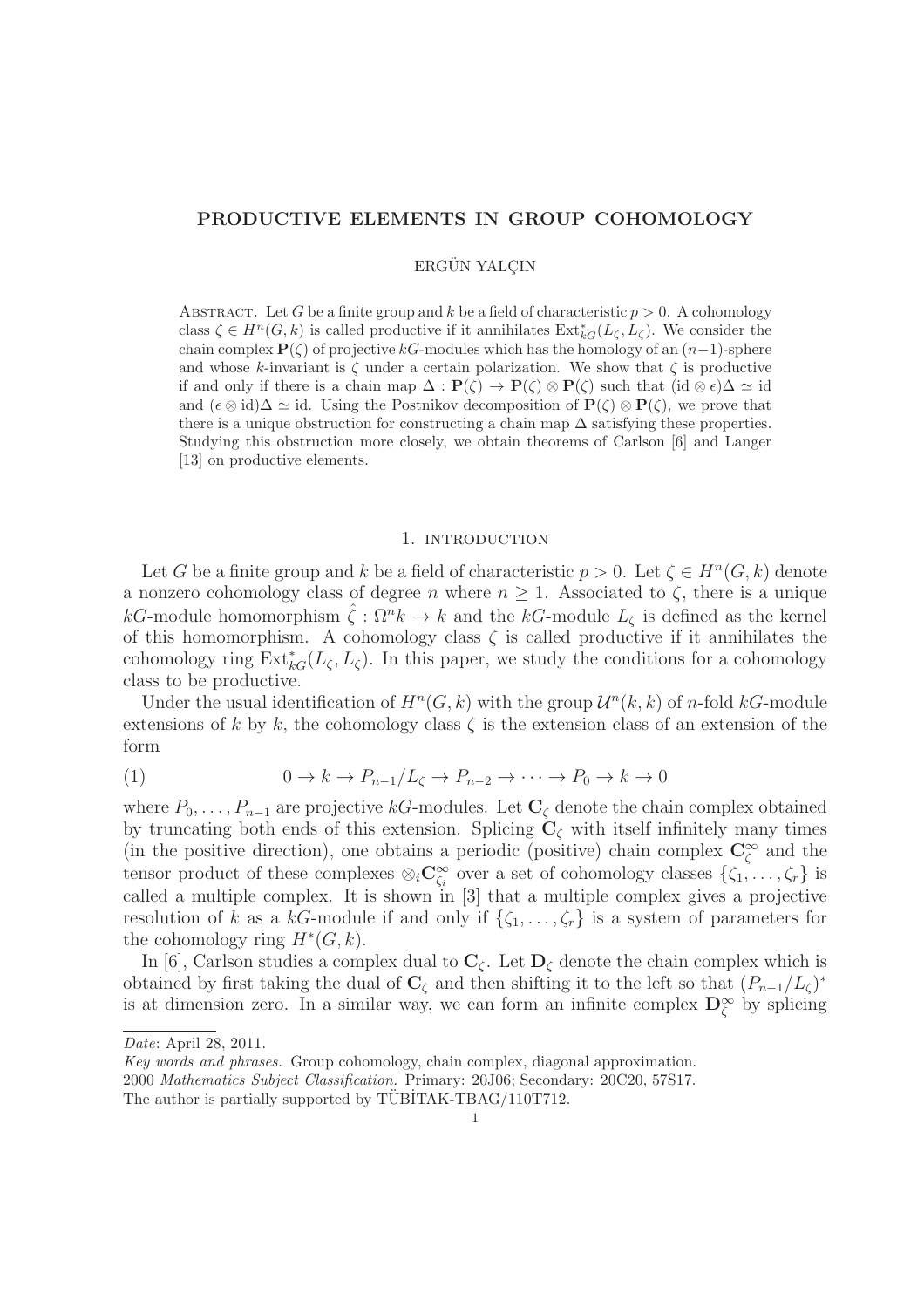### $2 \longrightarrow$  ERGÜN YALCIN

 $\mathbf{D}_{\zeta}$  with itself infinitely many times in the positive direction. Note that the complex  $\mathbf{D}_{\zeta}^{\infty}$ has an augmentation map  $\epsilon : \mathbf{D}_{\zeta}^{\infty} \to k$  which comes from the dual of the map on the left side of the extension (1). Carlson proves the following:

**Theorem 1.1** (Carlson [6]). Let  $\zeta \in H^n(G,k)$  be a nonzero cohomology class of degree n *where*  $n \geq 1$ *. Then, there is a chain map*  $\phi : D^{\infty}_{\zeta} \to D^{\infty}_{\zeta} \otimes D^{\infty}_{\zeta}$  *which satisfies*  $(id \otimes \epsilon)\phi = id$ *and*  $(\epsilon \otimes id)\phi = id$  *if and only if*  $\zeta$  *is productive.* 

Note that if there is a chain map  $\phi$  as in the above theorem, then the map induced by  $\phi$ on cohomology defines a product with unity on the cohomology of  $\mathbf{D}_{\zeta}^{\infty}$ . This was the main motivation for Carlson to study the productive elements since, when there is a product structure on  $H^*(D_{\zeta}^{\infty})$ , it is easier to calculate the differentials in the hypercohomology spectral sequence for multiple complexes.

In this paper, we consider the chain complex  $P(\zeta)$  of projective kG-modules whose homology is the same as the homology of an  $(n - 1)$ -sphere and whose k-invariant is  $\zeta$ under a certain polarization. Alternatively, one can define  $P(\zeta)$  as follows: Let P be a projective resolution of k as a kG-module and  $\Sigma^{n-1}$ P denote the chain complex where  $(\Sigma^{n-1}\mathbf{P})_i = \mathbf{P}_{i-n+1}$  and  $\partial = (-1)^{n-1}\partial$ . Then,  $\mathbf{P}(\zeta)$  is defined as the chain complex that fits into an extension of the form

(2) 
$$
0 \to \Sigma^{n-1} \mathbf{P} \to \mathbf{P}(\zeta) \to \mathbf{P} \to 0
$$

whose extension class is  $\zeta$  under the identification  $[\mathbf{P}, \Sigma^n \mathbf{P}] = \text{Ext}_{kG}^n(k, k)$  (see Section 3 for more details). Note that the complex  $P(\zeta)$  has an augmentation map  $\epsilon : P(\zeta) \to k$ induced from the augmentation map of P. Our first result is the following:

**Theorem 1.2.** Let  $\zeta \in H^n(G,k)$  be a nonzero cohomology class of degree n where  $n \geq 1$ *and let*  $P(\zeta)$  *denote the chain complex of projective* kG-modules which has the homology *of an* (n−1)*-sphere and whose* k*-invariant is* ζ*. Then,* ζ *is productive if and only if there is a chain map*  $\Delta : \mathbf{P}(\zeta) \to \mathbf{P}(\zeta) \otimes \mathbf{P}(\zeta)$  *which satisfies* (id  $\otimes \epsilon$ ) $\Delta \simeq$  id *and* ( $\epsilon \otimes$  id) $\Delta \simeq$  id.

The proof essentially follows from the observation that  $P(\zeta)$  is a projective resolution of the chain complex  $C_{\zeta}$ . Since there is a chain map  $C_{\zeta} \to D_{\zeta}$  inducing an isomorphism on homology (see [4, Proposition 5.2]), this implies that  $P(\zeta)$  is also a projective resolution for  $D_{\zeta}$ . Then Theorem 1.2 follows from Theorem 1.1 as a consequence of some standard results on projective resolutions.

Next, we consider the question when there is a chain map  $\Delta : P(\zeta) \to P(\zeta) \otimes P(\zeta)$ satisfying (id  $\otimes \epsilon$ ) $\Delta \simeq$  id and  $(\epsilon \otimes id)\Delta \simeq id$ . We answer this question by considering the Postnikov decomposition of  $P(\zeta) \otimes P(\zeta)$  (see Dold [10]). We observe that  $P(\zeta) \otimes P(\zeta)$ fits into an extension of the form

(3) 
$$
0 \to \Sigma^{n-1} \mathbf{P} \otimes \Sigma^{n-1} \mathbf{P} \to \mathbf{P}(\zeta) \otimes \mathbf{P}(\zeta) \xrightarrow{\pi} \mathbf{P}(\zeta \oplus \zeta) \to 0
$$

where  $\mathbf{P}(\zeta \oplus \zeta)$  is defined as the chain complex that fits into an extension

(4) 
$$
0 \to (\Sigma^{n-1} \mathbf{P} \otimes \mathbf{P}) \oplus (\mathbf{P} \otimes \Sigma^{n-1} \mathbf{P}) \to \mathbf{P}(\zeta \oplus \zeta) \to \mathbf{P} \otimes \mathbf{P} \to 0
$$

with extension class  $\theta = (\zeta \times id, id \times \zeta)$ . It turns out that one can always find a chain map  $\psi : \mathbf{P}(\zeta) \to \mathbf{P}(\zeta \oplus \zeta)$  that commutes with the diagonal approximation for P (see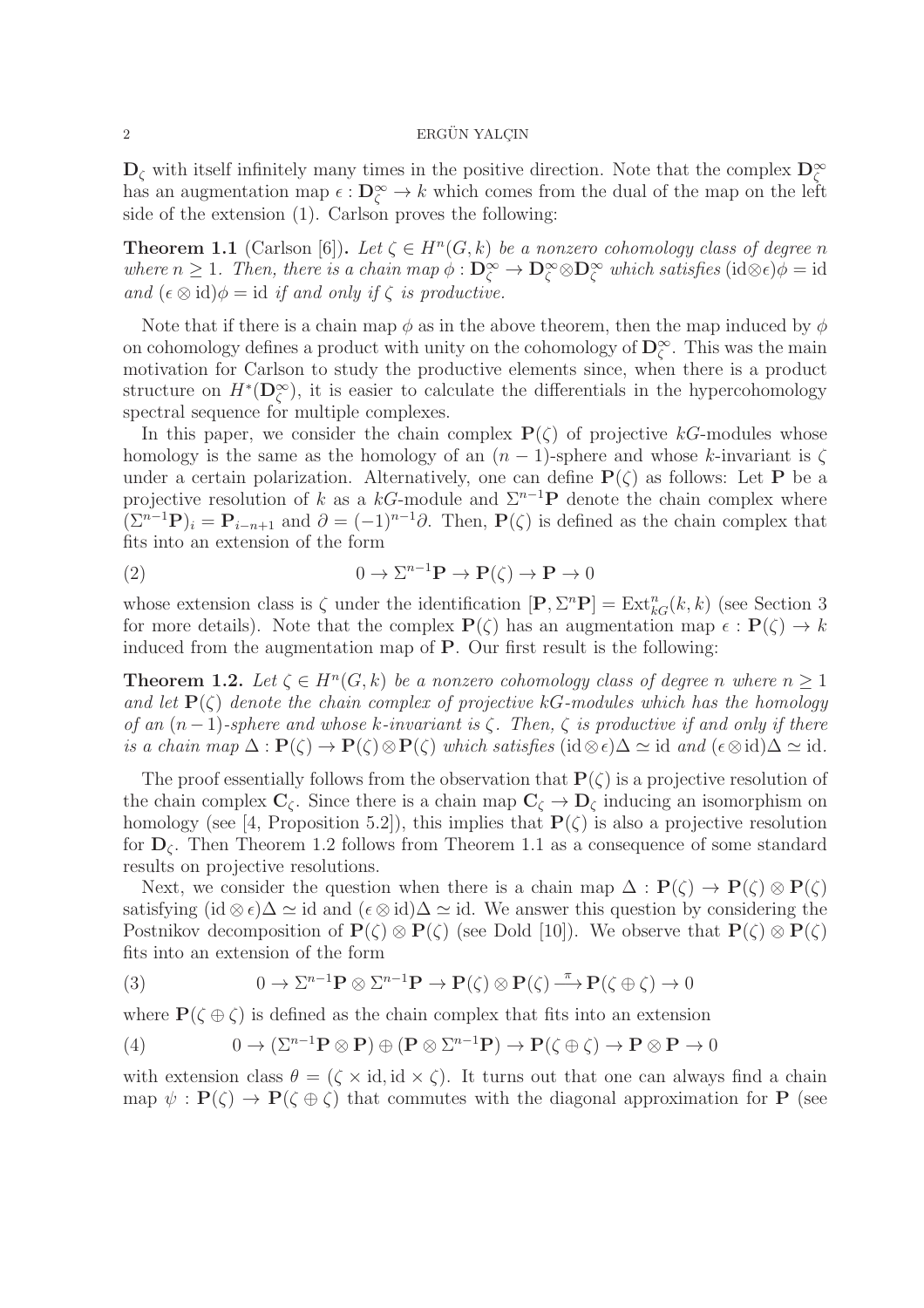Proposition 5.1 for the definition of  $\psi$ ). The existence of a chain map  $\Delta : P(\zeta) \rightarrow$  $P(\zeta) \otimes P(\zeta)$  satisfying the properties in Theorem 1.2 is equivalent to the existence of a lifting  $\psi$  of  $\psi$  satisfying  $\pi\psi = \psi$  where  $\pi$  is the surjective map given in (3). There is a unique obstruction for such a lifting and after studying this obstruction, we prove the following:

**Theorem 1.3.** Let k be a field of characteristic  $p > 0$  and let  $\zeta \in H^n(G, k)$  be a nonzero *cohomology class of degree* n where  $n \geq 1$ *. If*  $p > 2$  *and* n *is even, then*  $\psi : \mathbf{P}(\zeta) \to \mathbf{P}(\zeta \oplus \zeta)$ *lifts to a chain map*  $\tilde{\psi}: \mathbf{P}(\zeta) \to \mathbf{P}(\zeta) \otimes \mathbf{P}(\zeta)$  *satisfying*  $\pi \tilde{\psi} = \psi$ *. For*  $p = 2$ *, this lifting exists if and only if*  $\widetilde{Sq}^{n-1}$  $\zeta$  *is a multiple of*  $\zeta$ *.* 

Here  $\widetilde{Sq}^{n-1}$  denotes the semilinear extension of the Steenrod square  $Sq^{n-1}$ . Note that  $H^*(G, k) \cong k \otimes_{\mathbf{F}_2} H^*(G, \mathbf{F}_2)$  is a k-vector space with basis  $\{u_i\}$  lying in  $H^*(G, \mathbf{F}_2)$ . The semilinear extension of  $Sq^{n-1}$  action on  $H^*(G, k)$  is defined by

$$
\widetilde{Sq}^{n-1}(\sum_{i} \lambda_i u_i) = \sum_{i} \lambda_i^2 Sq^{n-1}u_i.
$$

The reason for taking the semilinear extension instead of the usual Steenrod square action is explained in detail in Section 1.3. We also give an example at the end of Section 1.3 to illustrate the importance of this point (see Example 5.7).

As a corollary of Theorem 1.3, we obtain theorems of Carlson [6, Theorem 4.1] and Langer [13, Theorem 6.2] on productive elements.

**Corollary 1.4** (Carlson [6], Langer [13]). Let k be a field of characteristic  $p > 0$  and let  $\zeta \in H^n(G, k)$  *be a nonzero cohomology class of degree n* where  $n \geq 1$ . Then, the following *holds:*

- (i) If  $p > 2$  *and* n *is even, then*  $\zeta$  *is productive.*
- (ii) *If*  $p = 2$ *, then*  $\zeta$  *is productive if and only if*  $\widetilde{Sq}^{n-1} \zeta$  *is a multiple of*  $\zeta$ *.*

In the rest of the paper, we consider the question when a cohomology class  $\zeta \in H^n(G, k)$ annihilates  $\text{Ext}_{kG}^*(L_{\zeta}, k)$ . We observe that this is actually a weaker condition than being productive (see Example 6.8), so we call such a cohomology class *semi-productive*. We relate being semi-productive to Massey products and then to Steenrod squares. We prove the following:

**Theorem 1.5.** Let k be a field of characteristic 2 and let  $\zeta \in H^n(G,k)$  be a nonzero *cohomology class of degree n where*  $n \geq 1$ *. Then, the following are equivalent:*  $(i) \zeta$  *is semi-productive.* 

(*ii*) For every  $v \in H^*(G, k)$  satisfying  $v\zeta = 0$ , the Massey product  $\langle \zeta, v, \zeta \rangle \equiv 0 \mod(\zeta)$ . (*iii*) For every  $v \in H^*(G, k)$  satisfying  $v\zeta = 0$ , the product  $v\widetilde{Sq}^{n-1}\zeta \equiv 0 \mod(\zeta)$ .

The equivalence of the last two statements follows from a theorem of Hirsch [11] which says that if X is a simplicial complex, then for every  $v, \zeta \in H^*(X, \mathbf{F}_2)$ , the equation

$$
\langle \zeta, v, \zeta \rangle \equiv vSq^{n-1}\zeta \mod(\zeta)
$$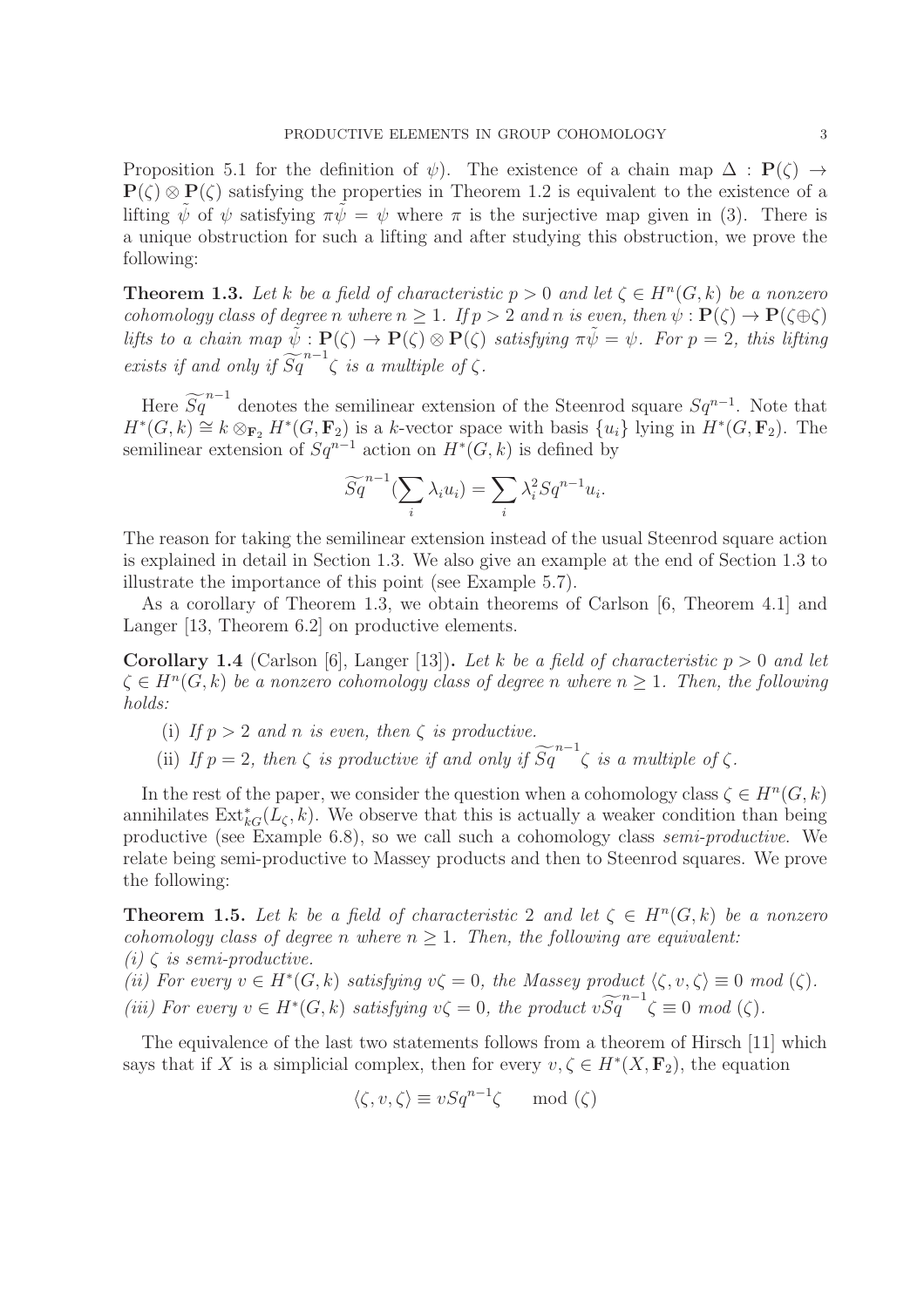holds. At the end of the paper, we give an example of a cohomology class which is not semi-productive. We also provide an example of a semi-productive element which is not productive.

Throughout the paper all modules are finitely-generated. Whenever there is more than one place to find a theorem and its proof, we refer to the original paper although it may not be the easiest source to find. Many of the old results that we quote in the paper can also be found in the books by Benson [1], [2] and Carlson [7], [8].

Acknowledgement. I thank Martin Langer for many helpful conversations on the topic and for directing me to Hirsch's work. I also thank him for providing me an example of a cohomology class which is not semi-productive (Example 6.9). I also thank the referee for his/her corrections and suggestions on the paper.

# 2. Preliminaries on chain complexes

In this section we introduce our notation for chain complexes and state some well-known results about hypercohomology of chain complexes. For more details on this material, we refer the reader to [1, Sections 2.3 and 2.7] and [4, Section 2].

Let G be a finite group and k be a field of characteristic  $p > 0$ . Throughout the paper, whenever we say  $C$  is a chain complex, we always mean that  $C$  is a chain complex of finitely-generated  $k\tilde{G}$ -modules and it is bounded from below, i.e., there exists an N such that  $C_i = 0$  for  $i < N$ . In fact, almost all of our chain complexes are positive, i.e.,  $C_i = 0$ for  $i < 0$ .

Let C and D be two chain complexes. Then, we denote by  $C \otimes D$  the chain complex

$$
(\mathbf{C} \otimes \mathbf{D})_n = \bigoplus_{i+j=n} \mathbf{C}_i \otimes_k \mathbf{D}_j
$$

whose differential is defined by  $\partial(x \otimes y) = \partial(x) \otimes y + (-1)^i x \otimes \partial(y)$  for every  $x \in \mathbb{C}_i$ and  $y \in \mathbf{D}_j$ . The G-action on  $\mathbf{C} \otimes \mathbf{D}$  is given by the diagonal action. We define the Hom-complex  $Hom(C, D)$  as the chain complex

$$
\operatorname{Hom}(\mathbf{C},\mathbf{D})_n = \prod_{i+n=j} \operatorname{Hom}_{kG}(\mathbf{C}_i,\mathbf{D}_j)
$$

with differential  $\partial(f)(x) = \partial(f(x)) - (-1)^n f(\partial(x))$  for  $f \in \text{Hom}_{kG}(\mathbf{C}_i, \mathbf{D}_{i+n})$  and  $x \in$  $C_{i+1}$ . If  $f \in \text{Hom}(C, D)_n$ , then we say f is of degree n. A map  $f : C \to D$  of degree zero is called a chain map if  $\partial(f) = \partial f - f\partial = 0$ . We say two chain maps  $f, g : \mathbf{C} \to \mathbf{D}$  are homotopic if there is a degree one map  $H : \mathbf{C} \to \mathbf{D}$  such that  $\partial H + H\partial = f - g$ . In this case, we write  $f \simeq g$ . We denote by  $[\mathbf{C}, \mathbf{D}]$  the group of homotopy classes of chain maps  $f: \mathbf{C} \to \mathbf{D}$ . Note that  $[\mathbf{C}, \mathbf{D}]$  is the same as 0-th homology group of the Hom-complex  $Hom(C, D)$ .

A chain map  $f: \mathbf{C} \to \mathbf{D}$  is called a homotopy equivalence if there exists a chain map  $g: \mathbf{D} \to \mathbf{C}$  such that  $fg \simeq id$  and  $gf \simeq id$ . If a chain map f induces isomorphism on homology, then we say f is a weak (homology) equivalence. For each integer  $n$ , we denote by  $\Sigma^n$ **C**, the chain complex  $(\Sigma^n C)_i = C_{i-n}$  with differential  $(\Sigma^n \partial)_i = (-1)^n \partial_{i-n}$ . Note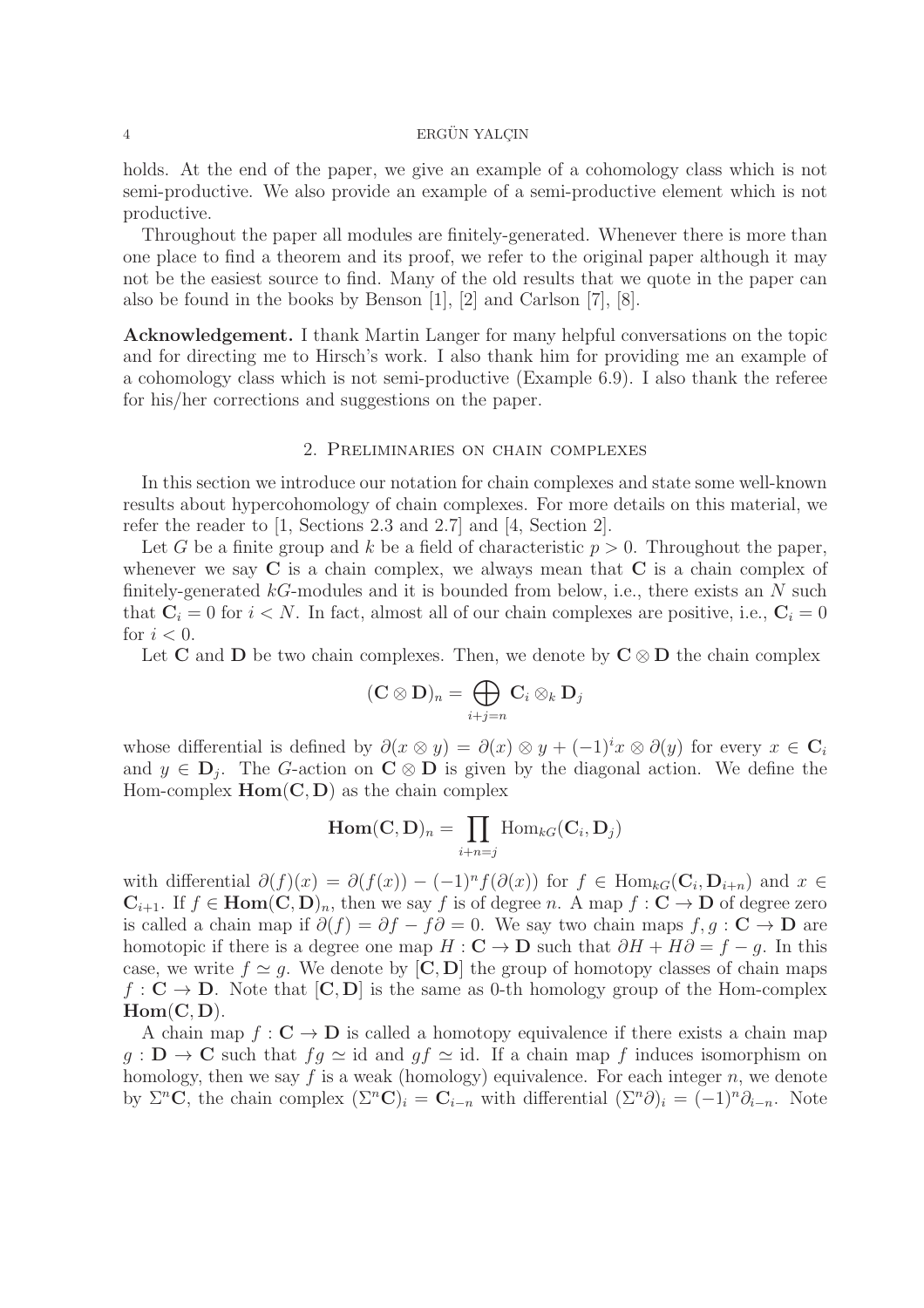that  $\text{Hom}(\mathbf{C}, \Sigma^n \mathbf{D}) = \Sigma^n \text{Hom}(\mathbf{C}, \mathbf{D})$ . So we have

(5) 
$$
[\mathbf{C}, \Sigma^n \mathbf{D}] = H_0(\Sigma^n \operatorname{Hom}(\mathbf{C}, \mathbf{D})) = H_{-n}(\operatorname{Hom}(\mathbf{C}, \mathbf{D})) = H^n(\operatorname{Hom}(\mathbf{C}, \mathbf{D}))
$$

where the last equality comes from the usual convention of interpreting a chain complex as a cochain complex by taking  $C^n = C_{-n}$  and  $\delta^n = \partial_{-n}$ .

**2A. Hypercohomology.** Given a chain complex  $C$ , a projective resolution of  $C$  is defined as a chain complex  $P$  (bounded from below) of projective  $kG$ -modules together with a chain map  $\mathbf{P} \to \mathbf{C}$  which induces an isomorphism on homology. Given two chain complexes  $C$  and  $D$ , the *n*-th ext-group of  $C$  and  $D$  is defined as

$$
\mathrm{Ext}^n_{kG}(\mathbf{C},\mathbf{D}):=H^n(\text{Hom}(\mathbf{P},\mathbf{D}))
$$

where  $\mathbf{P} \to \mathbf{C}$  is a projective resolution of **C**. The ext-group  $\text{Ext}_{kG}^n(\mathbf{C}, \mathbf{D})$  is called the n-th hypercohomology group of  $C$  and  $D$ . Using the identification given in (5), we can also take

$$
\operatorname{Ext}^n_{kG}(\mathbf{C},\mathbf{D})=[\mathbf{P},\Sigma^n\mathbf{D}]
$$

where  $P$  is a projective resolution of  $C$ . The following is a useful observation:

**Lemma 2.1.** *If*  $f : C \to C'$  *and*  $q : D \to D'$  *are weak equivalences, then the induced map* 

$$
(f^*, g_*) : \mathrm{Ext}^*_{kG}(\mathbf{C}', \mathbf{D}) \to \mathrm{Ext}^*_{kG}(\mathbf{C}, \mathbf{D}')
$$

*is an isomorphism.*

*Proof.* Let **P** and **P**' be projective resolutions of **C** and **C**', respectively. Then, f lifts to a chain map  $\tilde{f}: \mathbf{P} \to \mathbf{P}'$  which is also a weak equivalence. Since **P** and **P'** are projective complexes which are bounded from below,  $\tilde{f}$  is a homotopy equivalence (see [5, Chp I, Thm 8.4]). This induces a homotopy equivalence

$$
f^* : \text{Hom}(\mathbf{P}', \Sigma^n \mathbf{D}) \stackrel{\simeq}{\longrightarrow} \text{Hom}(\mathbf{P}, \Sigma^n \mathbf{D})
$$

and hence an isomorphism on homology. Since  $\Sigma^n g : \Sigma^n \mathbf{D} \to \Sigma^n \mathbf{D}'$  is a weak equivalence, the induced map

# $g_*: \mathbf{Hom}(\mathbf{P}, \Sigma^n \mathbf{D}) \longrightarrow \mathbf{Hom}(\mathbf{P}, \Sigma^n \mathbf{D}')$

is also a weak equivalence (see [5, Chp I, Thm 8.5]). Combining these, we get the desired isomorphism on ext-groups.

When C is a chain complex of projective  $k$ -modules and M is a  $k$ -module, the n-th cohomology of the cochain complex  $\text{Hom}_{kG}(\mathbb{C}, M)$  is often denoted by  $H^*(\mathbb{C}, M)$ . Note that the cohomology group  $H^n(\mathbb{C}, M)$  is the same as the hypercohomology group  $\text{Ext}_{kG}^{n}(\mathbb{C}, \mathbb{M})$ , where M is the chain complex with M at dimension zero and zero everywhere else. So, using Lemma 2.1, we can identify the cohomology group  $H^*(\mathbb{C}, M)$ with the group of homotopy classes  $[C, \Sigma^n P(M)]$ . In particular, the group cohomology  $H^*(G, k)$  can be identified with the group  $[\mathbf{P}, \Sigma^n \mathbf{P}]$ . More generally, for any kG-modules N and M, we can identify the ext-group  $\text{Ext}_{kG}^{n}(N, M)$  with the group of homotopy classes  $[P(N), \Sigma^{n}P(M)]$  where  $P(N)$  and  $P(M)$  are projective resolutions of N and M, respectively.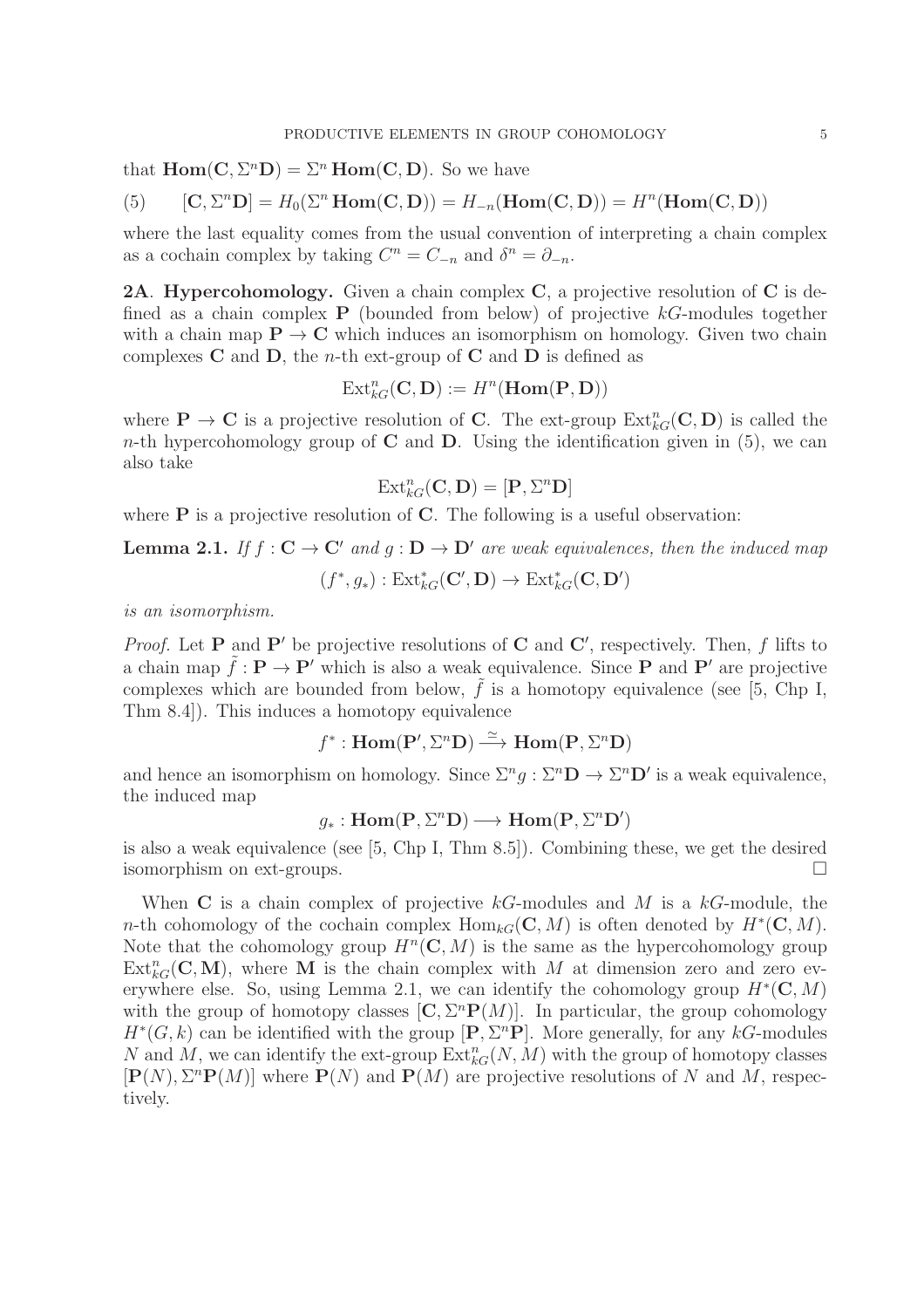**2B.** Products in cohomology. The algebra structure of  $H^*(G,k)$  and the  $H^*(G,k)$ module structure of  $H^*(\mathbb{C}, k)$  can be defined in terms of composition of chain maps using the above identifications. Given  $x \in H^n(G,k)$  and  $y \in H^m(G,k)$ , let  $\hat{x} : \mathbf{P} \to \Sigma^n \mathbf{P}$  and  $\hat{y}: \mathbf{P} \to \Sigma^m \mathbf{P}$  be chain maps that represent x and y, respectively. Then, the cup product  $xy \in H^{n+m}(G, k)$  is defined as the cohomology class represented by the composition

$$
\mathbf{P} \xrightarrow{\hat{y}} \Sigma^m \mathbf{P} \xrightarrow{\Sigma^m \hat{x}} \Sigma^{m+n} \mathbf{P}
$$

Similarly, for  $x \in H^n(G, k)$  and  $u \in H^m(\mathbb{C}, k)$ , one can define the cup product xu as a composition of associated chain maps.

Alternatively, one can define products in hypercohomology using (cross) products of chain maps. Given two maps  $f \in Hom(C, D)$  and  $g \in Hom(E, F)$ , the product  $f \times g \in$  $\text{Hom}(C \otimes E, D \otimes F)$  is defined by

$$
(f \times g)(x \otimes y) = (-1)^{\deg(x) \deg(g)} f(x) \otimes g(y).
$$

Note that here we use the following well-known sign convention: multiply an expression by  $(-1)^{nm}$  whenever two terms with degrees n and m are swapped. In particular, we have

$$
(f'\times g')\circ (f\times g)=(-1)^{\deg(g')\deg(f)}(f'\circ f)\times (g'\circ g).
$$

A list of similar formulas can be found in [14, Section 2].

Using the cross product, one can express the cup product  $xy$  as a composition

$$
\mathbf{P} \stackrel{\Delta}{\longrightarrow} \mathbf{P} \otimes \mathbf{P} \stackrel{\hat{x} \times \hat{y}}{\longrightarrow} \Sigma^n \mathbf{P} \otimes \Sigma^m \mathbf{P} \stackrel{\mu}{\longrightarrow} \Sigma^{m+n} \mathbf{P}
$$

where  $\Delta : \mathbf{P} \to \mathbf{P} \otimes \mathbf{P}$  is a chain map covering the diagonal map  $k \to k \otimes k$  defined by  $a \to a \otimes 1$  and  $\mu$  is a chain map covering the multiplication map  $k \otimes k \to k$  defined by  $\mu(a \otimes b) = ab$ . For more details on the products in hypercohomology, we refer the reader to [1, Section 3.2].

# 3. Extensions of projective chain complexes

Let G be a finite group and k be a field of characteristic  $p > 0$ . As in the previous section, we only consider chain complexes of finitely-generated kG-modules which are bounded from below. In this section, we also assume that all the chain complexes are projective, i.e., they are chain complexes of projective kG-modules.

Given an extension of (projective) chain complexes  $0 \to \mathbf{A} \to \mathbf{B} \to \mathbf{C} \to 0$ , associated to it, there is an extension class  $\alpha \in [C, \Sigma A]$  defined as follows: Given an extension, we can choose kG-module splittings for each n and assume that  $B_n = A_n \oplus C_n$  for all n. Then, the differential  $\partial^B$  is of the form

$$
\partial^B = \begin{bmatrix} \partial^A & \alpha \\ 0 & \partial^C \end{bmatrix}
$$

where  $\alpha : \mathbf{C} \to \Sigma \mathbf{A}$  is a chain map. The fact that  $\alpha$  is a chain map follows from the identity  $(\partial^B)^2 = 0$  which gives  $-\partial^A \alpha = \alpha \partial^C$ . In the usual way one can define an equivalence relation for extensions and then obtain a bijective correspondence between the group of equivalence classes of extensions of the form  $0 \to \mathbf{A} \to \mathbf{B} \to \mathbf{C} \to 0$  and the group  $[C, \Sigma A]$ , of homotopy classes of chain maps  $C \to \Sigma A$ . We leave the details to the reader.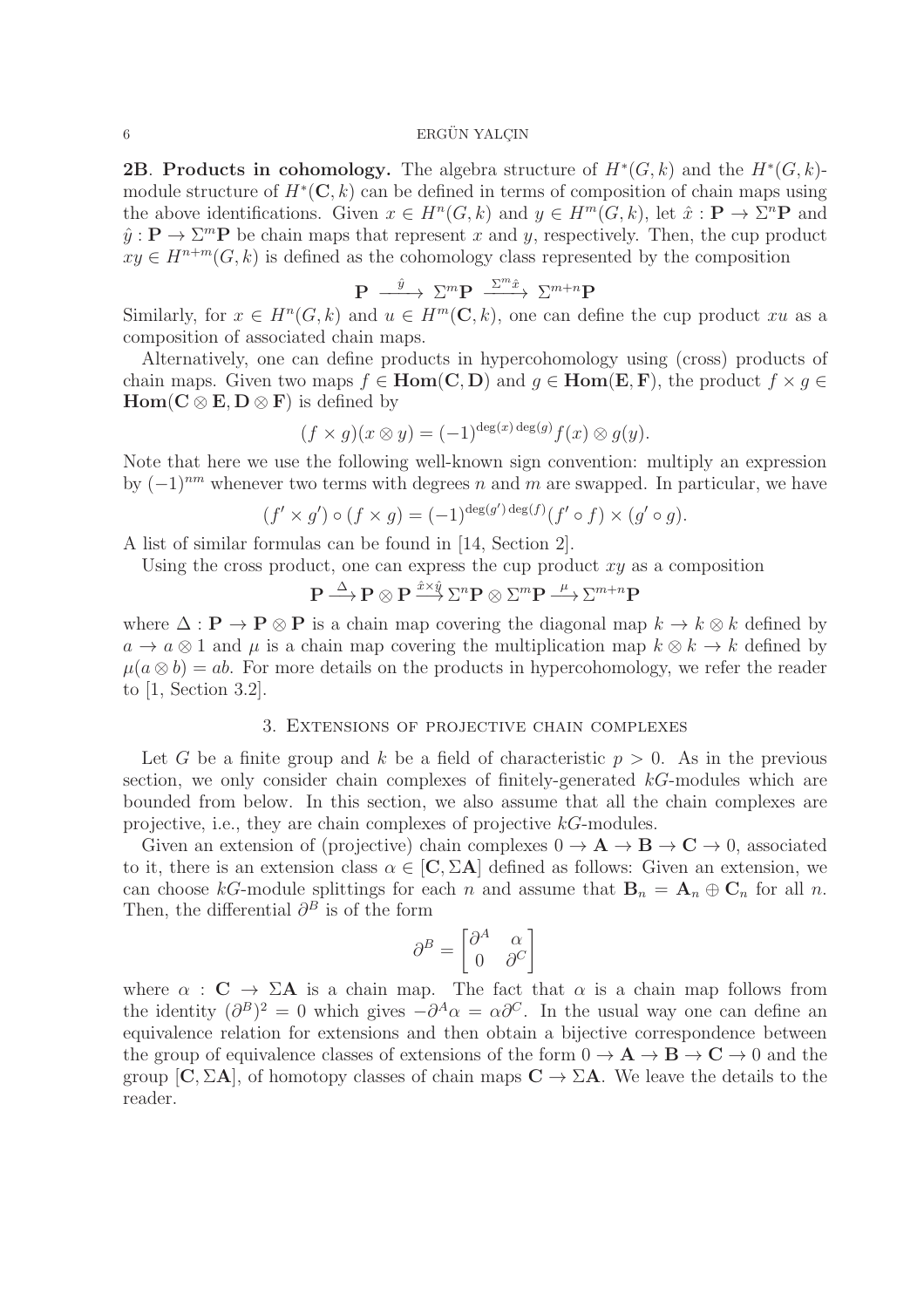One important example of an extension that we deal with in this paper is the following:

**Example 3.1.** Let  $\zeta \in H^n(G, k)$  be a nonzero cohomology class of degree n where  $n \geq 1$ and let  $P(\zeta)$  denote the chain complex which fits into the extension

$$
0 \to \Sigma^{n-1} \mathbf{P} \to \mathbf{P}(\zeta) \to \mathbf{P} \to 0
$$

whose extension class is equal to  $\zeta$  under the identification  $H^n(G,k) = [\mathbf{P}, \Sigma^n \mathbf{P}]$ . Note that  $P(\zeta)$  has the homology of an  $(n-1)$ -dimensional sphere. Given a chain complex C of projective modules which has homology of an  $(n-1)$ -sphere, one can choose a pair of isomorphisms  $\varphi : H_0(\mathbf{C}) \to k$  and  $\phi : H_{n-1}(\mathbf{C}) \to k$  which is called a polarization of **C**, and using this polarization, one can define a unique cohomology class in  $\text{Ext}_{kG}^{n}(k, k)$ . This cohomology class is called the k-invariant of the polarized complex  $C$  (see Definition 3 in [9]). Note that there is an obvious polarization for  $P(\zeta)$  coming from the augmentation map  $\epsilon : \mathbf{P} \to k$  and its shift  $\Sigma^n \epsilon : \Sigma^n \mathbf{P} \to k$ , and under this polarization, the k-invariant of  $P(\zeta)$  is equal to  $\zeta$ .

We now prove some simple but useful lemmas on the extensions of projective chain complexes.

**Lemma 3.2.** *Let*  $0 \to A \to B \to C \to 0$  *be an extension with extension class* [ $\alpha$ ] *where*  $\alpha : \mathbf{C} \to \Sigma \mathbf{A}$ *. Given a chain map*  $f : \mathbf{D} \to \mathbf{C}$ *, it lifts to a chain map*  $\tilde{f} : \mathbf{D} \to \mathbf{B}$  *if and only if the composition* αf *is homotopic to zero.*

*Proof.* Choosing a kG-module splitting for each n, we can assume that  $\mathbf{B}_n = \mathbf{A}_n \oplus \mathbf{C}_n$  for each n. Suppose that f lifts to  $\tilde{f}$ , then we can write  $\tilde{f} : \mathbf{D} \to \mathbf{B}$  as a pair  $\tilde{f} = (H, f)$  where  $H: \mathbf{D} \to \mathbf{A}$ . The chain map condition for  $\tilde{f}$  gives  $-\partial H + H\partial = \alpha f$ . So,  $\alpha f: \mathbf{D} \to \Sigma \mathbf{A}$ is homotopy equivalent to zero. Conversely, if  $\alpha f \simeq 0$ , then there is an H satisfying  $-\partial H + H\partial = \alpha f$ . Taking  $f = (H, f)$ , we obtain a lifting for f.

Another useful lemma is the following:

**Lemma 3.3.** Let  $\mathcal{E}: 0 \to \mathbf{A} \stackrel{i}{\longrightarrow} \mathbf{B} \stackrel{\pi}{\longrightarrow} \mathbf{C} \to 0$  be an extension of chain complexes. If

$$
0 \to \Sigma^{-1} \mathbf{C} \to \mathbf{A}' \to \mathbf{B} \to 0
$$

*is an extension with extension class*  $[\pi] \in [\mathbf{B}, \mathbf{C}]$ , then **A** *and* **A'** *are homotopy equivalent. Proof.* We can assume that  $\mathbf{B}_n = \mathbf{A}_n \oplus \mathbf{C}_n$  for all n and the differential  $\partial^B$  is of the form

$$
\partial^B = \begin{bmatrix} \partial^A & \alpha \\ 0 & \partial^C \end{bmatrix}
$$

where  $\alpha : \mathbf{C} \to \Sigma \mathbf{A}$  is a chain map representing the extension class for  $\mathcal{E}$ . Similarly, we can take  $\mathbf{A}'$  as the complex where  $\mathbf{A}'_n = \mathbf{C}_{n+1} \oplus \mathbf{A}_n \oplus \mathbf{C}_n$  for all n and with differential

$$
\partial^{A'} = \begin{bmatrix} -\partial^C & 0 & \text{id} \\ 0 & \partial^A & \alpha \\ 0 & 0 & \partial^C \end{bmatrix}.
$$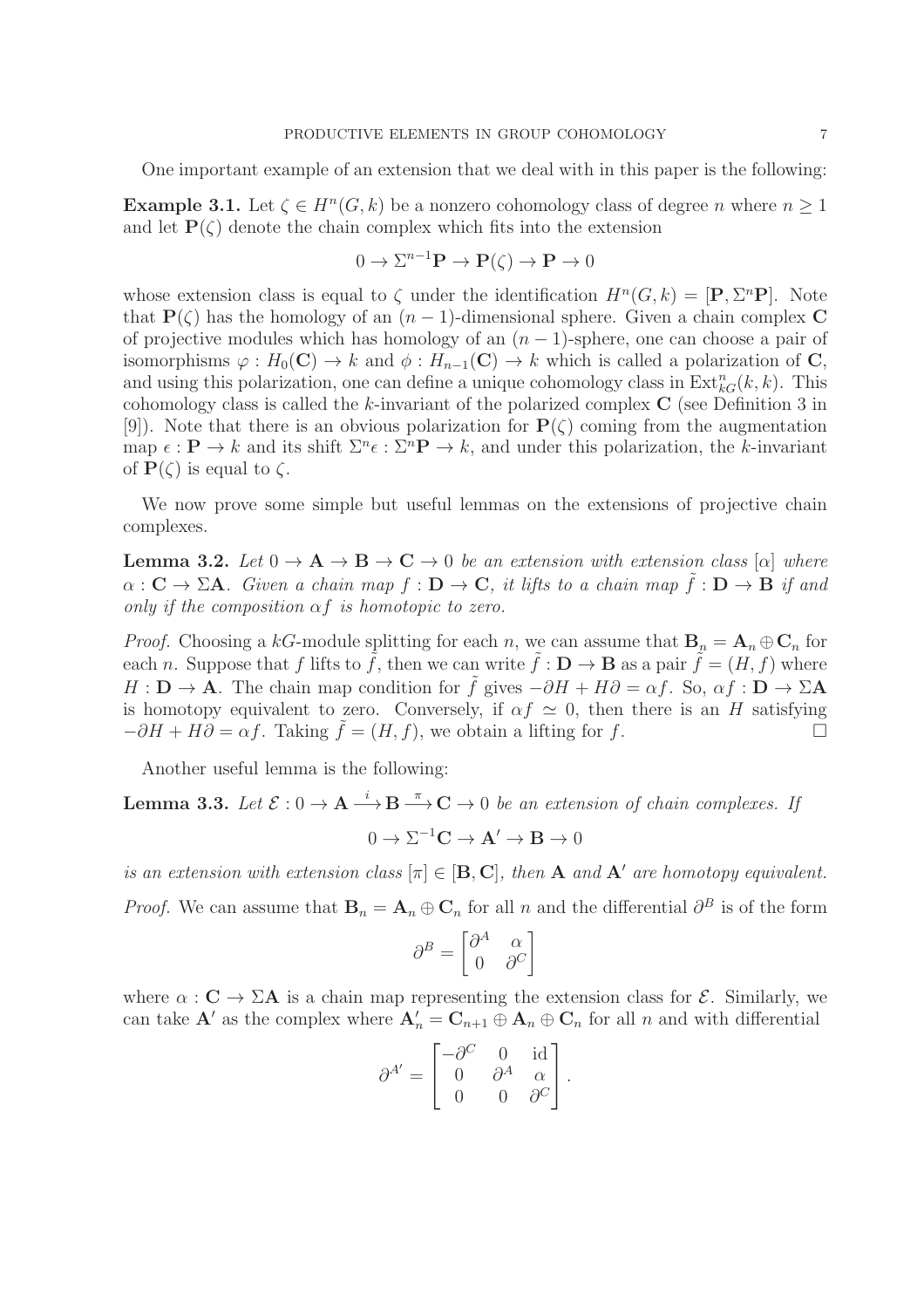Let  $j : A \to A'$  be the inclusion defined by  $a \to (0, a, 0)$  and let  $q : A' \to A$  be the projection map given by  $(c_1, a, c_2) \to a - \alpha(c_1)$ . Taking  $H : A' \to \Sigma^{-1}A'$  as the map  $H(c_1, a, c_2) = (0, 0, c_1)$ , we see that the equality

$$
\partial^{A'} H + H \partial^{A'} = \mathrm{id} - jq
$$

holds. So,  $j: \mathbf{A} \to \mathbf{A}'$  is a homotopy equivalence.

The following lemma will be used in the proof of Theorem 1.3.

**Lemma 3.4.** Let  $0 \rightarrow A \rightarrow B \rightarrow C \rightarrow 0$  be an extension of chain complexes with *extension class*  $[\alpha] \in [C, \Sigma A]$ *. Given a chain map*  $\varphi : B \to D$ *, we can write* 

$$
\varphi = [\varphi_1 \ \varphi_2]
$$

*by choosing a* kG*-module decomposition for* B*. Then, the following holds:*

- (i)  $\varphi_1$  *is a chain map.* If  $\varphi_1 = 0$ *, then*  $\varphi_2$  *is also a chain map.*
- (ii) *If*  $\varphi_1 \simeq 0$  *via a homotopy H, then*  $\varphi \simeq [0, \varphi_2]$  $\varphi_2'$  where  $\varphi_2' = \varphi_2 - H\alpha$ .
- (iii) *If*  $\varphi_1 = 0$ *, then*  $\varphi \simeq 0$  *if and only if*  $\varphi_2 \simeq u\alpha$  *for some chain map*  $u : \mathbf{A} \to \Sigma^{-1} \mathbf{D}$ *.*

*Proof.* The first statement is obvious. For (ii), take  $G = [H\ 0]$ , then  $G\partial + \partial G = [\varphi_1 H\alpha] =$  $\varphi - [0 \; \varphi'_2]$  $\mathcal{L}_2$ . The last statement follows from (ii).

#### 4. Proof of Theorem 1.2

Let G be a finite group and k be a field of characteristics  $p > 0$ . Given a kG-module M, there is a projective cover  $q_M : P_M \to M$  for M, and the kG- module  $\Omega M$  is defined as the kernel of this surjective map. Inductively, one can define  $\Omega^n M$  for all  $n \geq 0$  by taking  $\Omega^0 M = M$  and  $\Omega^n M = \Omega(\Omega^{n-1} M)$  for  $n \geq 1$ . Note that if

$$
\cdots \to P_n \xrightarrow{\partial_n} P_{n-1} \xrightarrow{\partial_{n-1}} P_{n-2} \to \cdots \to P_1 \xrightarrow{\partial_1} P_0 \to M \to 0
$$

is a projective resolution of M, the kernel of  $\partial_{n-1}$  is isomorphic to  $\Omega^n M \oplus Q$  for some projective kG-module Q. If  $P_*$  is a minimal projective resolution, then we have ker  $\partial_n \cong$  $\Omega^n M$  for all *n*.

Let  $P_*$  be a minimal projective resolution for k. A cohomology class  $\zeta \in H^n(G, k)$  is represented by a homomorphism  $\hat{\zeta}: P_n \to k$  which satisfies the cocycle condition  $\delta \hat{\zeta} = 0$ . So,  $\hat{\zeta}$  defines a map  $\hat{\zeta}: \Omega^n k \to k$  and the kG-module  $L_{\zeta}$  is defined as the kernel of this homomorphism. It is easy to show that  $L_{\zeta}$  is uniquely defined by  $\zeta$  up to isomorphism (see [7, Lemma 6.10]). As a consequence of the definition, we have the following diagram:

$$
L_{\zeta} \longrightarrow L_{\zeta}
$$
\n
$$
\downarrow \qquad \qquad L_{\zeta}
$$
\n
$$
0 \longrightarrow \Omega^{n}(k) \longrightarrow P_{n-1} \longrightarrow P_{n-2} \longrightarrow \cdots \longrightarrow k \longrightarrow 0
$$
\n
$$
\hat{\zeta} \downarrow \qquad \qquad \qquad \parallel \qquad \qquad \parallel \qquad \qquad \parallel
$$
\n
$$
0 \longrightarrow k \longrightarrow P_{n-1}/L_{\zeta} \longrightarrow P_{n-2} \longrightarrow \cdots \longrightarrow k \longrightarrow 0.
$$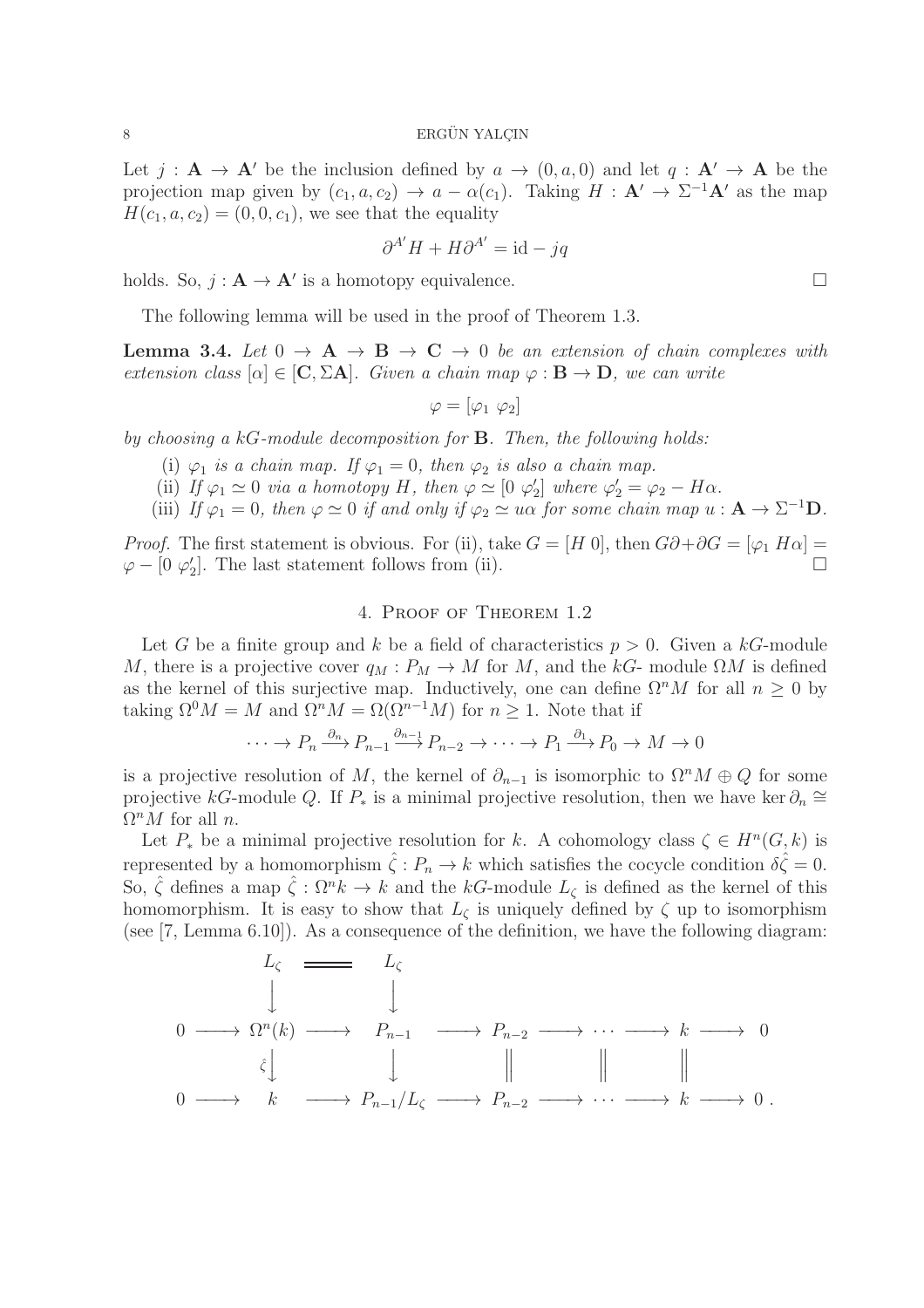The extension class of the extension on the bottom row of the above diagram is equal to  $\zeta$  under the usual isomorphism between  $H^n(G, k)$  and the algebra  $\mathcal{U}^n(k, k)$  of n-fold k by  $k$  extensions.

The correspondence between  $\zeta$  and the homomorphism  $\hat{\zeta}$  :  $\Omega^n k \to k$  can be made more explicit using the stable module category. Recall that the stable module category of  $kG$ -modules is a category where the objects are  $kG$ -modules and morphisms are given by

$$
\underline{\operatorname{Hom}}_{kG}(M, N) = \operatorname{Hom}_{kG}(M, N) / \operatorname{PHom}_{kG}(M, N)
$$

where  $\text{PHom}_{kG}(M, N)$  denotes the subgroup of all kG-homomorphisms  $M \to N$  that factor through a projective module. For a positive  $n$ , we have

$$
\text{Ext}^n_{kG}(M,N) \cong \underline{\text{Hom}}_{kG}(\Omega^n M, N)
$$

and under this identification  $\zeta$  corresponds to the map  $\hat{\zeta}: \Omega^n k \to k$  in stable module category (see [7, page 38-39]).

In  $[6]$ , Carlson considers the dual of the k by k extension given in the above diagram. This is an extension of the form

(6) 
$$
0 \to k \to P_0^* \to \cdots \to P_{n-2}^* \to U_{\zeta} \to k \to 0
$$

where  $U_{\zeta} = (P_{n-1}/L_{\zeta})^*$ . The homomorphism  $U_{\zeta} \to k$  is denoted by  $\epsilon$ . Carlson proves the following:

**Proposition 4.1.** *If*  $\zeta$  *is productive, then there exists a homomorphism*  $\phi: U_{\zeta} \to U_{\zeta} \otimes U_{\zeta}$ *such that*  $(id \otimes \epsilon)\phi = id = (\epsilon \otimes id)\phi$ .

*Proof.* See [6, Prop 2.3].

Let  $D_{\zeta}$  denote the chain complex obtained by truncating both ends of the extension given in (6). Note that  $\mathbf{D}_{\zeta}$  has an augmentation map  $\epsilon : \mathbf{D}_{\zeta} \to k$  which comes from  $\epsilon: U_{\zeta} \to k$ . We have the following:

**Proposition 4.2.** Let  $\zeta \in H^n(G,k)$  be a nonzero cohomology class of degree n where  $n \geq 1$ . If  $\zeta$  is productive, then there exists a chain map  $\phi' : D_{\zeta} \to D_{\zeta} \otimes D_{\zeta}$  such that  $(id \otimes \epsilon)\phi' \simeq id$  *and*  $(\epsilon \otimes id)\phi' \simeq id$ *.* 

*Proof.* Since  $P_0^*$  $D_0^*, \ldots, P_{n-2}^*$  are projective and  $\mathbf{D}_{\zeta} \otimes \mathbf{D}_{\zeta}$  has no homology in dimensions  $0 < i < n-1$ , the map  $\phi : U_{\zeta} \to U_{\zeta} \otimes U_{\zeta}$  extends to a chain map  $\phi' : D_{\zeta} \to D_{\zeta} \otimes D_{\zeta}$ . Since  $(id \otimes \epsilon)\phi = id = (\epsilon \otimes id)\phi$ , we can construct homotopies  $(id \otimes \epsilon)\phi' \simeq id$  and  $(\epsilon \otimes id)\phi' \simeq id.$  $\prime \simeq$  id.

Now, we consider the chain complex  $P(\zeta)$  defined in the introduction. Recall that  $P(\zeta)$ is a chain complex of projective modules that fits into an extension of the form

(7) 
$$
0 \to \Sigma^{n-1} \mathbf{P} \to \mathbf{P}(\zeta) \to \mathbf{P} \to 0
$$

with extension class  $\zeta \in [P, \Sigma^n P]$ . Our first observation is the following:

**Proposition 4.3.** *The complex*  $P(\zeta)$  *is a projective resolution of*  $C_{\zeta}$ *, i.e., there is a chain map*  $P(\zeta) \rightarrow C_{\zeta}$  *that induces an isomorphism on homology.* 

$$
\Box
$$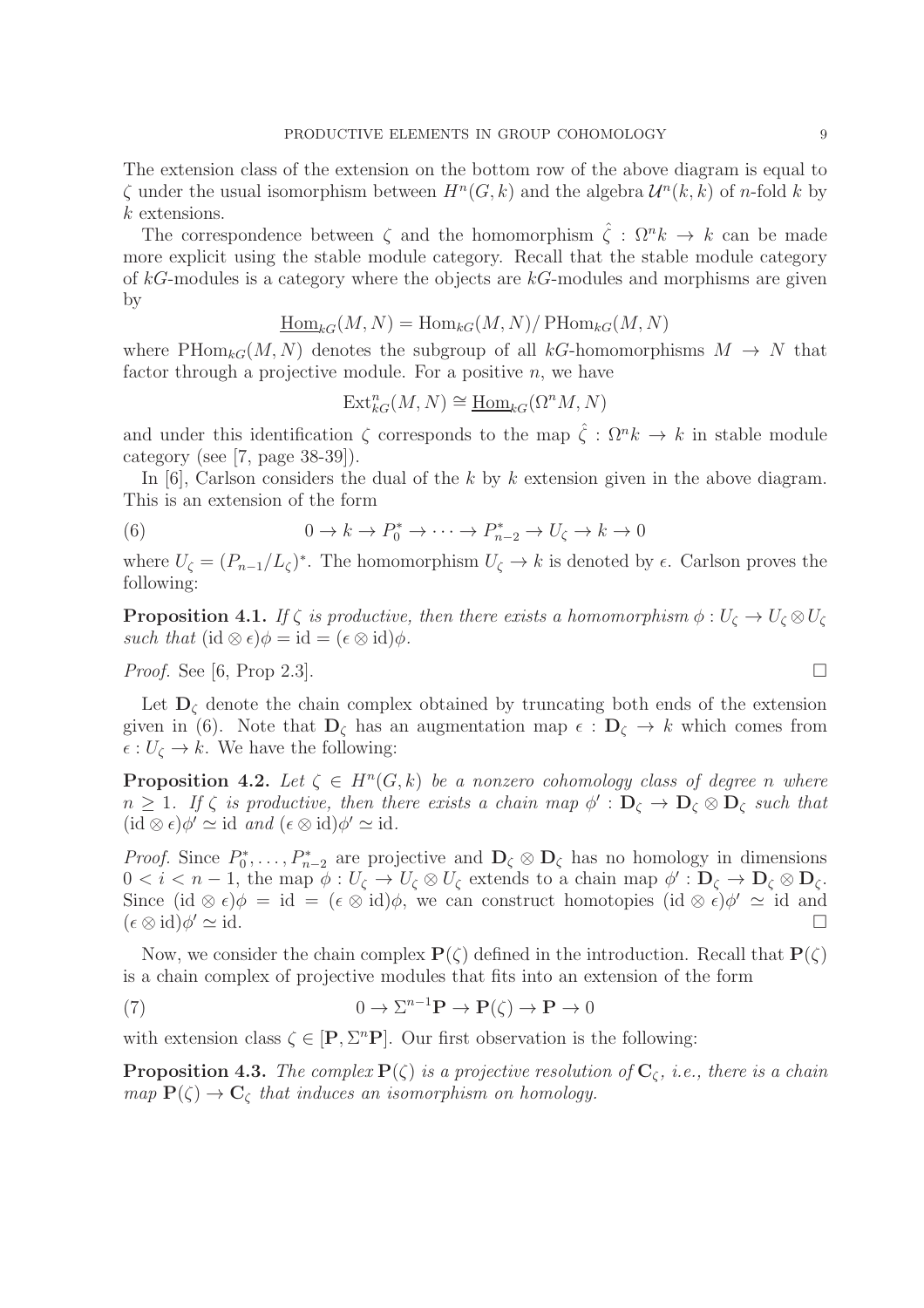*Proof.* The proof follows from an argument given in the proof of Lemma 3.1 in [4]. Let  $\mathbb{C}_{\zeta}^{\infty}$  denote the complex obtained by splicing  $\mathbb{C}_{\zeta}$  with itself infinitely many times in the positive direction. Note that there is a short exact sequence of the form

$$
0 \to \mathbf{C}_{\zeta} \to \mathbf{C}_{\zeta}^{\infty} \to \Sigma^{n} \mathbf{C}_{\zeta}^{\infty} \to 0.
$$

After tensoring this sequence with a projective resolution  $P$  of k, we obtain a short sequence of projective chain complexes of the form

$$
0 \to \mathbf{P} \otimes \mathbf{C}_{\zeta} \to \mathbf{P} \otimes \mathbf{C}_{\zeta}^{\infty} \to \mathbf{P} \otimes \Sigma^{n} \mathbf{C}_{\zeta}^{\infty} \to 0.
$$

The complex  $\mathbf{P} \otimes \mathbf{C}^\infty_\zeta$  is a projective resolution of k since the complex  $\mathbf{C}^\infty_\zeta$  has the homology of a point. Similarly, the complex  $P \otimes \Sigma^n C_{\zeta}^{\infty}$  is homotopy equivalent to  $\Sigma^n P$ . It is shown in [4, page 455] that the map

$$
P\otimes C^\infty_\zeta\to P\otimes \Sigma^n C^\infty_\zeta
$$

represents the cohomology class  $\zeta$  under the identification  $[\mathbf{P}, \Sigma^n \mathbf{P}] = \text{Ext}_{kG}^n(k, k)$ . Now, by Lemma 3.3, we can conclude that  $P \otimes C_{\zeta}$  is chain homotopy equivalent to  $P(\zeta)$ . So there is a chain map  $P(\zeta) \to C_{\zeta}$  which induces an isomorphism on homology.

We have the following immediate corollary.

**Corollary 4.4.** *The complex*  $P(\zeta)$  *is a projective resolution of*  $D_{\zeta}$ *.* 

*Proof.* This follows from the fact that there is a chain map  $C_{\zeta} \to D_{\zeta}$  which induces an isomorphism on homology (see [4, Proposition 5.2]).  $\Box$ 

Now we are ready to prove Theorem 1.2.

*Proof of Theorem 1.2.* Assume that  $\zeta$  is productive. Then, by Proposition 4.2, there is a chain map  $\phi': \mathbf{D}_{\zeta} \to \mathbf{D}_{\zeta} \otimes \mathbf{D}_{\zeta}$  such that  $(\mathrm{id} \otimes \epsilon)\phi' \simeq \mathrm{id}$  and  $(\epsilon \otimes \mathrm{id})\phi' \simeq \mathrm{id}$ . By Corollary 4.4,  $P(\zeta)$  is a projective resolution for  $D_{\zeta}$ . So, by the standard properties of projective resolutions, there is a chain map  $\Delta : P(\zeta) \to P(\zeta) \otimes P(\zeta)$  which makes the following diagram commute:

$$
\begin{array}{ccc}\n\mathbf{P}(\zeta) & \longrightarrow & \mathbf{D}_{\zeta} \\
\upDelta \downarrow & & \downarrow_{\phi'} \\
\mathbf{P}(\zeta) \otimes \mathbf{P}(\zeta) & \longrightarrow & \mathbf{D}_{\zeta} \otimes \mathbf{D}_{\zeta} \ .\n\end{array}
$$

Since both (id ⊗  $\epsilon$ ) $\Delta$  and ( $\epsilon \otimes id$ ) $\Delta$  induces the identity map on homology, they are homotopic to the identity map on  $\mathbf{P}(\zeta)$ .

For the converse, assume that there is a chain map  $\Delta: \mathbf{P}(\zeta) \to \mathbf{P}(\zeta) \otimes \mathbf{P}(\zeta)$  satisfying the properties. Consider the sequence

$$
0 \to \Sigma^{n-1} \mathbf{P} \otimes \mathbf{P}(\zeta) \to \mathbf{P}(\zeta) \otimes \mathbf{P}(\zeta) \to \mathbf{P} \otimes \mathbf{P}(\zeta) \to 0
$$

which is obtained by tensoring the sequence (7) with  $P(\zeta)$ . Note that using the chain homotopy equivalence  $\mathbf{P} \otimes \mathbf{P}(\zeta) \simeq k \otimes \mathbf{P}(\zeta) \cong \mathbf{P}(\zeta)$ , we can view the diagonal map  $\Delta$  as a splitting map for this exact sequence. This implies that the composition

$$
\mu_{\zeta}: \mathbf{P}(\zeta) \xrightarrow{\simeq} \mathbf{P} \otimes \mathbf{P}(\zeta) \xrightarrow{\hat{\zeta} \otimes \mathrm{id}} \Sigma^{n} \mathbf{P} \otimes \mathbf{P}(\zeta) \xrightarrow{\simeq} \Sigma^{n} \mathbf{P}(\zeta)
$$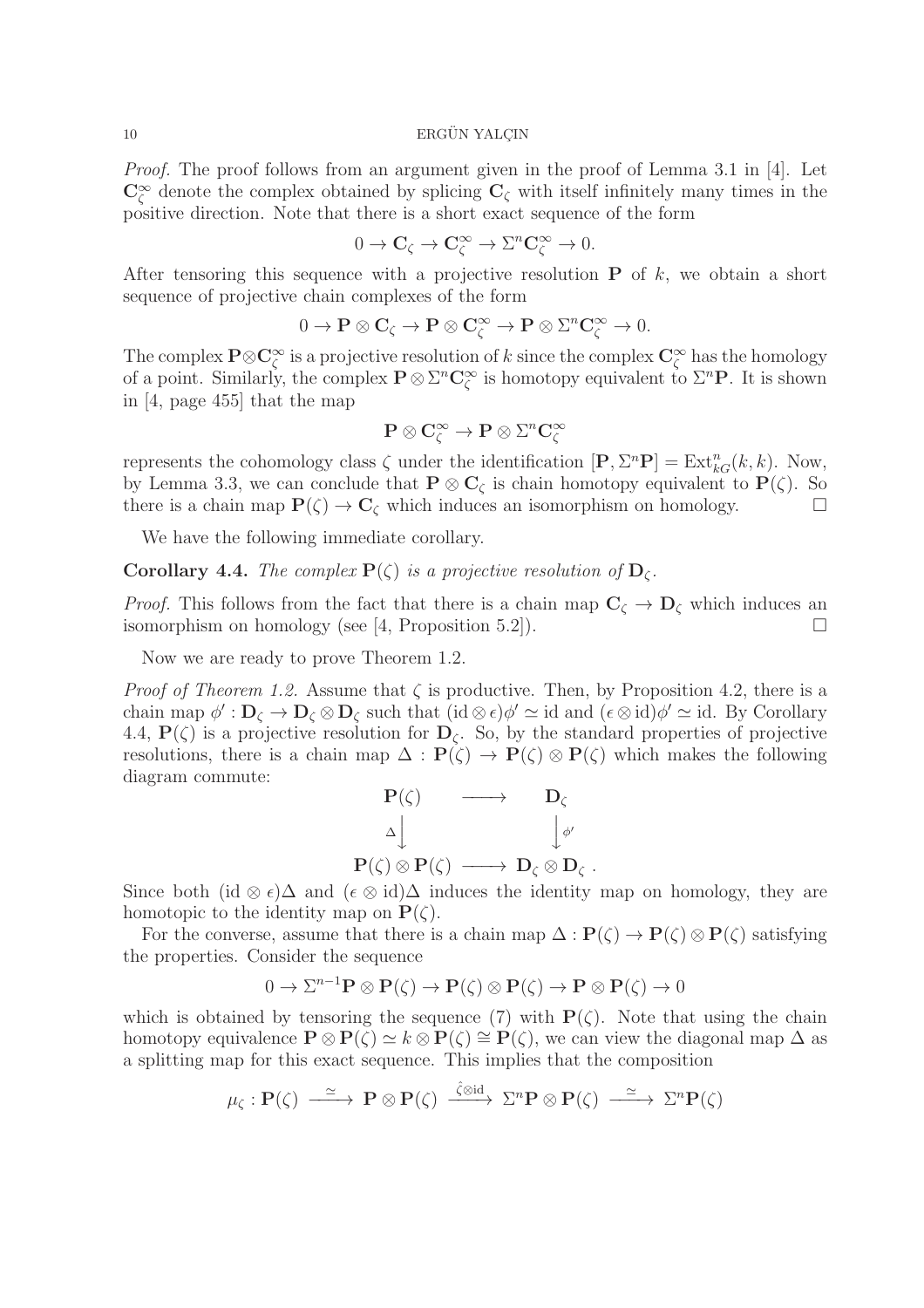is homotopic to zero.

Given a chain complex C, let  $\Gamma_k$ C denote the truncation of C at k. This is a complex where  $(\Gamma_k \mathbf{C})_i = \mathbf{C}_i$  for all  $i \geq k$  and  $(\Gamma_k \mathbf{C})_i = 0$  otherwise. The differentials of  $\Gamma_k \mathbf{C}$  are the same as the differentials of C whenever it is not zero. Note that when we truncate both of the complexes  $P(\zeta)$  and  $\Sigma^n P(\zeta)$  at  $k = 2n$ , we get a chain map

$$
\Gamma_{2n}\mu_{\zeta} : \Gamma_{2n}\mathbf{P}(\zeta) \to \Gamma_{2n}\Sigma^{n}\mathbf{P}(\zeta).
$$

Both of these truncated complexes have only one nontrivial homology which is at dimension  $2n$ . It is easy to see that

$$
H_{2n}(\Gamma_{2n}\mathbf{P}(\zeta)) \cong \Omega^n L_{\zeta} \oplus (\text{proj}) \text{ and } H_{2n}(\Gamma_{2n} \Sigma^n \mathbf{P}(\zeta)) \cong L_{\zeta} \oplus (\text{proj})
$$

and we claim that the map induced by  $\Gamma_{2n}\mu_{\zeta}$  on homology is stably equivalent to the composition

$$
\Omega^n L_{\zeta} \stackrel{\cong}{\longrightarrow} \Omega^n k \otimes L_{\zeta} \stackrel{\hat{\zeta} \otimes \mathrm{id}}{\longrightarrow} k \otimes L_{\zeta} \stackrel{\cong}{\longrightarrow} L_{\zeta} .
$$

To see this first note that

$$
H_{2n}(\Gamma_{2n}(\mathbf{P} \otimes \mathbf{P}(\zeta))) \cong H_{2n}(\Gamma_n \mathbf{P} \otimes \Gamma_n \mathbf{P}(\zeta)) \oplus Q
$$

for some projective module Q. This gives that

$$
H_{2n}(\Gamma_{2n}(\mathbf{P} \otimes \mathbf{P}(\zeta))) \cong (\Omega^n k \otimes L_{\zeta}) \oplus Q.
$$

Similarly, we have

$$
H_{2n}(\Gamma_{2n}(\Sigma^n \mathbf{P} \otimes \mathbf{P}(\zeta))) \cong (k \otimes L_{\zeta}) \oplus Q'
$$

for some projective module  $Q'$  and the map between the nonprojective parts of these modules is induced by the chain map

$$
\Gamma_n \hat{\zeta} \otimes id : \Gamma_n \mathbf{P} \otimes \Gamma_n \mathbf{P}(\zeta) \to \Gamma_n \Sigma^n \mathbf{P} \otimes \Gamma_n \mathbf{P}(\zeta).
$$

The map induced by this chain map on homology is obviously

$$
\Omega^n k \otimes L_{\zeta} \xrightarrow{\hat{\zeta} \otimes \mathrm{id}} k \otimes L_{\zeta}
$$

so the claim is true.

Now, since  $\mu_c \simeq 0$ , the map induced by the chain map  $\Gamma_{2n}\mu_c$  on homology splits through a projective module. It follows that the image of  $\zeta$  in

$$
\underline{\mathrm{Hom}}_{kG}(\Omega^n L_{\zeta}, L_{\zeta}) \cong \mathrm{Ext}^n_{kG}(L_{\zeta}, L_{\zeta})
$$

is zero.  $\Box$ 

# 5. Proof of Theorem 1.3

In this section, we study the obstructions for the existence of a chain map  $\Delta : \mathbf{P}(\zeta) \to$  $\mathbf{P}(\zeta) \otimes \mathbf{P}(\zeta)$  satisfying  $({\epsilon \otimes \mathrm{id}})\Delta \simeq \mathrm{id}$  and  $(\mathrm{id} \otimes {\epsilon})\Delta \simeq \mathrm{id}$ . The chain complex  $\mathbf{P}(\zeta)$  fits into an extension of the form

$$
0 \to \Sigma^{n-1} \mathbf{P} \to \mathbf{P}(\zeta) \to \mathbf{P} \to 0
$$

with extension class  $\zeta \in [P, \Sigma^n P]$ . To avoid complicated formulas with  $(-1)^{n-1}\partial$ , we regard  $\Sigma^{n-1}$ P not as a shift of P, but as a separate chain complex denoted by Q. Let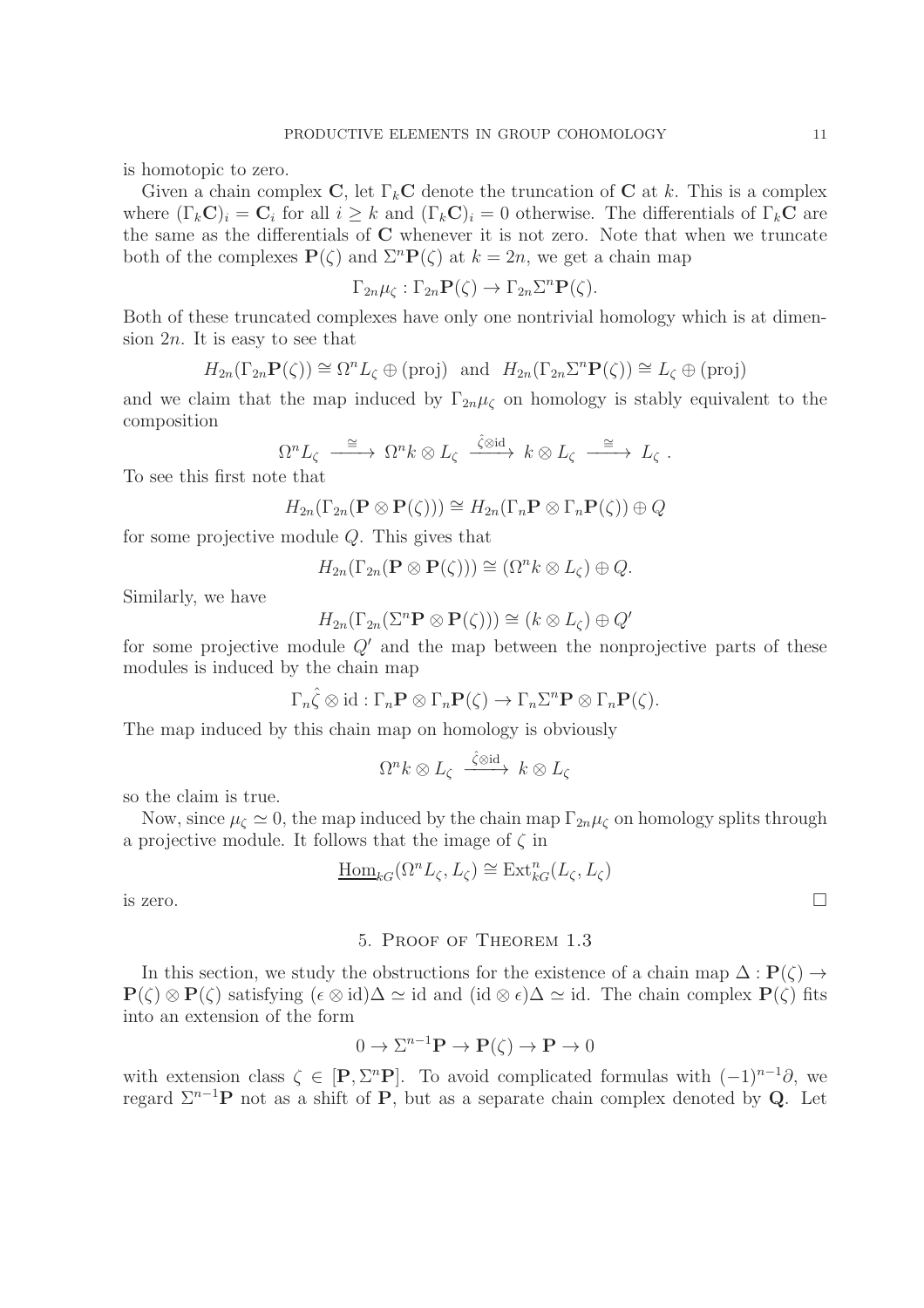$\alpha$ :  $P \rightarrow \Sigma Q$  be a representative of the extension class of this extension. Then, by choosing a kG-module splitting, we can express the differential on  $P(\zeta)$  as a matrix by

$$
\partial = \begin{bmatrix} \partial^Q & \alpha \\ 0 & \partial^P \end{bmatrix}.
$$

The splitting for  $P(\zeta)$  gives a splitting for the complex  $P(\zeta) \otimes P(\zeta)$  where

$$
(\mathbf{P}(\zeta) \otimes \mathbf{P}(\zeta))_i = (\mathbf{Q} \otimes \mathbf{Q})_i \oplus (\mathbf{Q} \otimes \mathbf{P})_i \oplus (\mathbf{P} \otimes \mathbf{Q})_i \oplus (\mathbf{P} \otimes \mathbf{P})_i
$$

for all i and with respect to this splitting, the differential for  $P(\zeta) \otimes P(\zeta)$  can be expressed in the matrix form as  $\overline{a}$ 

$$
\partial = \begin{bmatrix} \partial & \mathrm{id} \times \alpha & \alpha \times \mathrm{id} & 0 \\ 0 & \partial & 0 & \alpha \times \mathrm{id} \\ 0 & 0 & \partial & \mathrm{id} \times \alpha \\ 0 & 0 & 0 & \partial \end{bmatrix}.
$$

Note that the differentials on the diagonal of the above matrix are of the form

 $∂ = ∂ × id + id × ∂$ 

and, by the usual convention of signs, we have

$$
(\partial \times id + id \times \partial)(x \otimes y) = \partial(x) \otimes y + (-1)^{\deg x} x \otimes \partial(y).
$$

Note also that

$$
(\mathrm{id} \times \alpha)(\alpha \times \mathrm{id}) = (-1)^{\deg \alpha} (\alpha \times \mathrm{id})(\mathrm{id} \times \alpha) = -(\alpha \times \mathrm{id})(\mathrm{id} \times \alpha),
$$

so the above matrix squares to zero.

Because of the shape of the matrix for  $\partial$ , there is a 3-step filtration for  $P(\zeta) \otimes P(\zeta)$ . Let us define  $\mathbf{P}(\zeta \oplus \zeta)$  as the chain complex

$$
\mathbf{P}(\zeta\oplus\zeta)_i=(\mathbf{Q}\otimes\mathbf{P})_i\oplus(\mathbf{P}\otimes\mathbf{Q})_i\oplus(\mathbf{P}\otimes\mathbf{P})_i
$$

with differential

$$
\partial = \begin{bmatrix} \partial & 0 & \alpha \times \mathrm{id} \\ 0 & \partial & \mathrm{id} \times \alpha \\ 0 & 0 & \partial \end{bmatrix}.
$$

Note that  $P(\zeta \oplus \zeta)$  fits into the extension of the form

$$
0 \to (\mathbf{Q} \otimes \mathbf{P}) \oplus (\mathbf{P} \otimes \mathbf{Q}) \to \mathbf{P}(\zeta \oplus \zeta) \to \mathbf{P} \otimes \mathbf{P} \to 0
$$

with extension class

$$
\theta = \begin{bmatrix} \alpha \times \mathrm{id} \\ \mathrm{id} \times \alpha \end{bmatrix}.
$$

By our choice of  $\mathbf{P}(\zeta \oplus \zeta)$ , there is also an extension

$$
0\to \mathbf{Q}\otimes \mathbf{Q}\to \mathbf{P}(\zeta)\otimes \mathbf{P}(\zeta)\to \mathbf{P}(\zeta\oplus \zeta)\to 0
$$

with extension class

 $\eta = [\text{id} \times \alpha \quad \alpha \times \text{id} \quad 0].$ 

Our first observation is the following: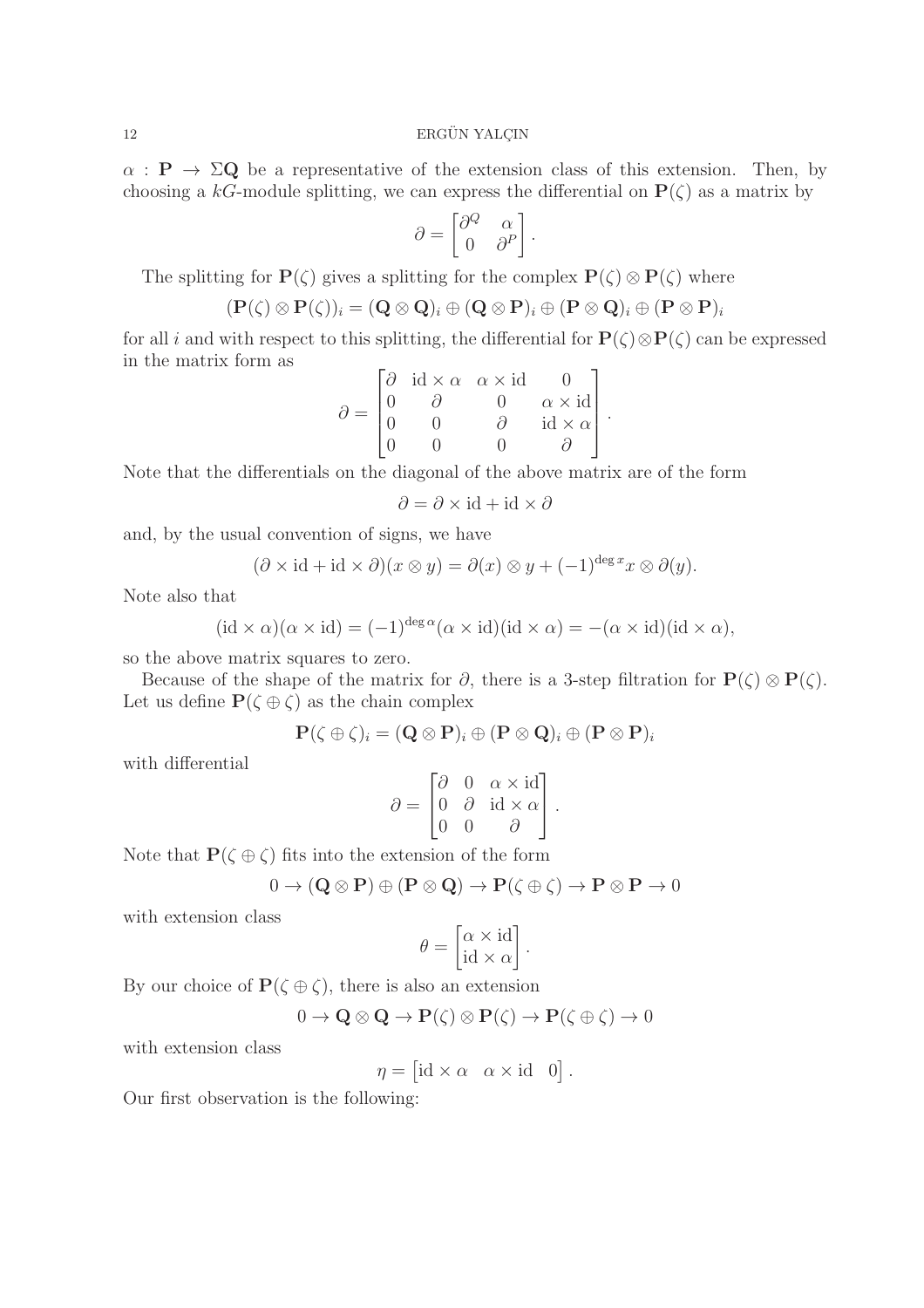**Proposition 5.1.** *There is a chain map*  $\psi$  :  $P(\zeta) \rightarrow P(\zeta \oplus \zeta)$  *which makes the following diagram commute*

$$
\begin{array}{ccccccc}\n0 & \longrightarrow & \mathbf{Q} & \longrightarrow & \mathbf{P}(\zeta) & \longrightarrow & \mathbf{P} & \longrightarrow & 0 \\
 & & \downarrow^{(\Delta_1, \Delta_2)} & & \downarrow^{\psi} & & \downarrow^{\Delta} \\
0 & \longrightarrow & (\mathbf{Q} \otimes \mathbf{P}) \oplus (\mathbf{P} \otimes \mathbf{Q}) & \longrightarrow & \mathbf{P}(\zeta \oplus \zeta) & \longrightarrow & \mathbf{P} \otimes \mathbf{P} & \longrightarrow & 0\n\end{array}
$$

*where*  $\Delta, \Delta_1, \Delta_2$  *are chain maps covering the map*  $k \to k \otimes k$  *defined by*  $\lambda \to \lambda \otimes 1$ *.* 

This is in some sense saying that there are no obstructions for lifting  $\Delta : \mathbf{P} \to \mathbf{P} \otimes \mathbf{P}$ to a chain map  $P(\zeta) \to P(\zeta \oplus \zeta)$ . To prove Proposition 5.1, first observe that if  $\psi$  exists, then it must be of the form  $\overline{\phantom{a}}$ 

$$
\psi = \begin{bmatrix} \Delta_1 & H_1 \\ \Delta_2 & H_2 \\ 0 & \Delta \end{bmatrix}
$$

where  $H_1$  and  $H_2$  satisfy the following formulas:

(8) 
$$
\partial H_1 - H_1 \partial = \Delta_1 \alpha - (\alpha \times \text{id}) \Delta \n\partial H_2 - H_2 \partial = \Delta_2 \alpha - (\text{id} \times \alpha) \Delta.
$$

Note that maps on the right hand side are of the form  $P \to \Sigma(Q \otimes P)$  or  $P \to \Sigma(P \otimes Q)$ , so Proposition 5.1 follows from the following lemma.

**Lemma 5.2.** *There are homotopy equivalences*  $(\alpha \times id)\Delta \simeq \Delta_1 \alpha$  *and*  $(id \times \alpha)\Delta \simeq \Delta_2 \alpha$ *.* 

*Proof.* We will show that  $(\alpha \times id)\Delta \simeq \Delta_1 \alpha$ . A proof for the second homotopy equivalence can be given in a similar way. Let  $\epsilon : \mathbf{P} \to k$  denote the augmentation map and let id ⊗ $\epsilon$ :  $\mathbf{A} \otimes \mathbf{P} \to \mathbf{A}$  denote the chain map defined by  $(id \otimes \epsilon)(a \otimes b) = \epsilon(b)a$  where  $\mathbf{A} = \mathbf{P}$ or Q. Then, we have

$$
(\mathrm{id}\otimes\epsilon)(\alpha\times\mathrm{id})\Delta\simeq\alpha(\mathrm{id}\otimes\epsilon)\Delta\simeq\alpha\simeq(\mathrm{id}\otimes\epsilon)\Delta_1\alpha.
$$

Since id  $\otimes \epsilon$  is a homotopy equivalence, the result follows.

Note that there is more than one chain map  $\psi$  that fits into the diagram given in Proposition 5.1 depending on the choices we make for homotopies  $H_1$  and  $H_2$ . When we want to emphasize the dependency of  $\psi$  on  $H_1$  and  $H_2$ , we will use the notation  $\psi(H_1, H_2)$ . We will see later that the answer to the question whether or not  $\psi(H_1, H_2)$  lifts to a chain map  $\psi : \mathbf{P}(\zeta) \to \mathbf{P}(\zeta) \otimes \mathbf{P}(\zeta)$  does not depend on  $H_1$  and  $H_2$ .

Observe that if  $(H_1, H_2)$  and  $(H'_1, H'_2)$  are two different choices of homotopies satisfying the equations in (8), then the differences  $H_1 - H'_1$  and  $H_2 - H'_2$  are chain maps. We will see below that, up to chain maps, the homotopies  $H_1$  and  $H_2$  can be chosen to satisfy certain identities. For chain complexes **A** and **B**, let  $T : A \otimes B \to B \otimes A$  be the chain map defined by

$$
T(a \otimes b) = (-1)^{\deg(a) \deg(b)} b \otimes a.
$$

Observe that for maps  $f \in Hom(C, D)$  and  $g \in Hom(E, F)$ , we have

$$
T(f \times g)T = (-1)^{\deg(f) \deg(g)} g \times f.
$$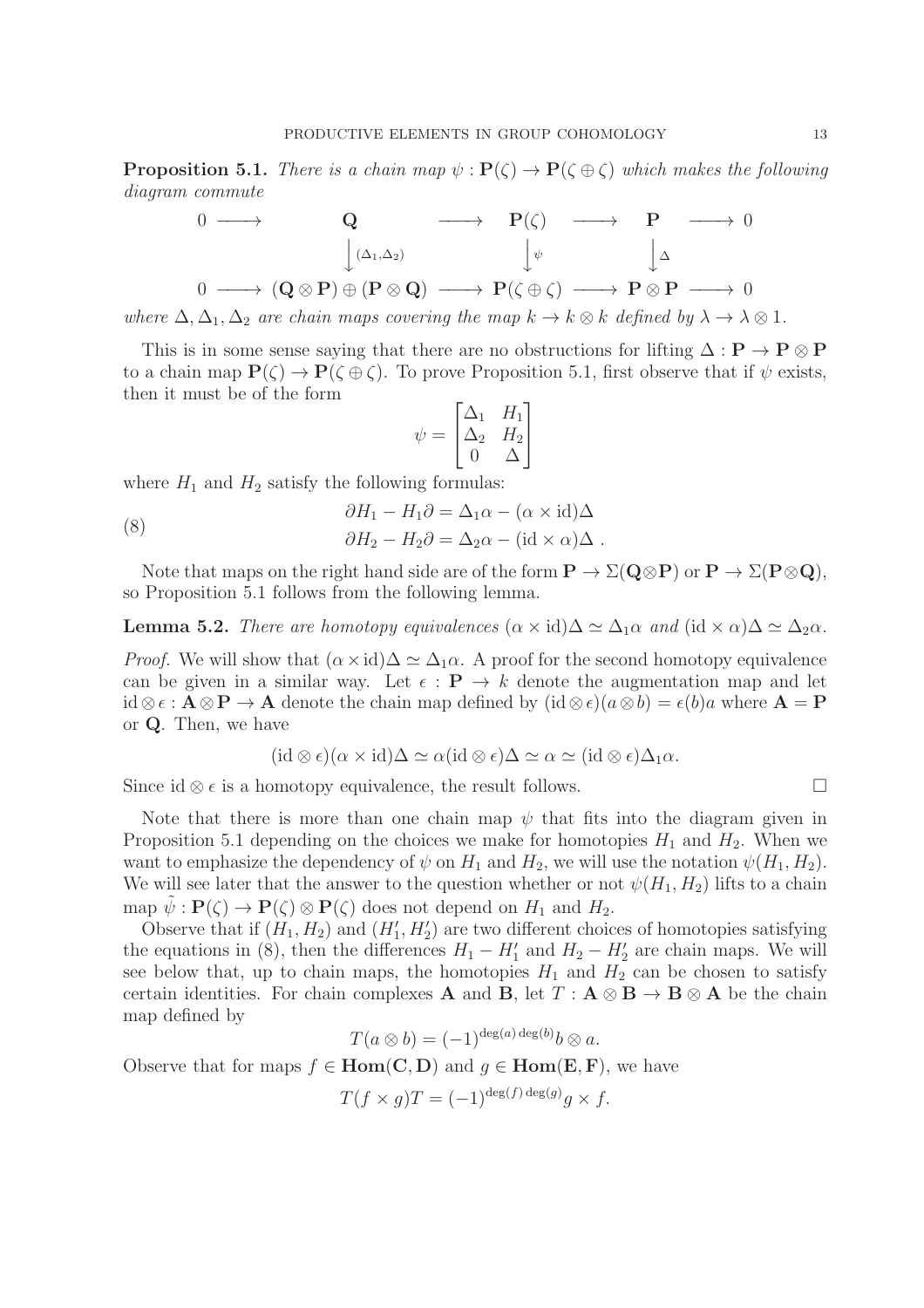In particular, we have  $(id \times \alpha) = T(\alpha \times id)T$ .

Since  $T : \mathbf{P} \otimes \mathbf{P} \to \mathbf{P} \otimes \mathbf{P}$  induces the identity map on homology, it is homotopic to the identity map. Let H denote the homotopy that satisfies  $\partial H + H\partial = id - T$ . Similarly, there is a homotopy between  $\Delta_2$  and  $T\Delta_1$ . Let H' be the homotopy  $\partial H' + H'\partial = \Delta_2 - T\Delta_1$ . We obtain the following:

**Lemma 5.3.** Up to chain maps we can choose the homotopies  $H_1$  and  $H_2$  so that they *satisfy the relation*

$$
H_2 - TH_1 = H'\alpha + (\mathrm{id} \times \alpha)H\Delta.
$$

*Proof.* Applying T to the first equation in  $(8)$ , we get

$$
(\partial H_2 - H_2 \partial) - T(\partial H_1 - H_1 \partial) = \Delta_2 \alpha - (\text{id} \times \alpha)\Delta - T\Delta_1 \alpha + T(\alpha \times \text{id})\Delta
$$
  

$$
= (\Delta_2 - T\Delta_1)\alpha - (\text{id} \times \alpha)(\text{id} - T)\Delta
$$
  

$$
= (\partial H' + H'\partial)\alpha - (\text{id} \times \alpha)(\partial H + H\partial)\Delta
$$
  

$$
= \partial H'\alpha - H'\alpha\partial + \partial(\text{id} \times \alpha)H\Delta - (\text{id} \times \alpha)H\Delta\partial.
$$

Now, we are interested in finding the obstructions for lifting the map  $\psi : P(\zeta) \rightarrow$  $P(\zeta \oplus \zeta)$  to a chain map  $\tilde{\psi}: P(\zeta) \to P(\zeta) \otimes P(\zeta)$  so that  $\pi \tilde{\psi} = \psi$  where  $\pi$  is the map in the extension (3). Since the extension class of this extension is

$$
\eta = [\mathrm{id} \times \alpha \quad \alpha \times \mathrm{id} \quad 0],
$$

by Lemma 3.2, there is a unique obstruction for lifting  $\psi$  which is the homotopy class of the composition  $\eta \psi$ . The following is true for this obstruction:

**Proposition 5.4.** Let  $\psi(H_1, H_2)$  be a chain map that fits into the diagram given in Propo*sition 5.1 and let*  $\eta$  *be as above. Suppose that*  $H_1$  *and*  $H_2$  *satisfy the relation given in Lemma 5.3. Then, the following holds:*

- (i) If p is odd and n is even, then  $\eta \psi \simeq 0$ .
- (ii) If  $p = 2$ , then  $\eta \psi \simeq 0$  if and only if  $\widetilde{Sq}^{n-1} \zeta$  is a multiple of  $\zeta$ .

*Proof.* By Lemma 2.1, the map  $\eta \psi : \mathbf{P}(\zeta) \to \Sigma(\mathbf{Q} \otimes \mathbf{Q})$  is homotopic zero if and only if its composition with

 $\epsilon\otimes\epsilon:\Sigma(\mathbf{Q}\otimes\mathbf{Q})\to\Sigma^{2n-1}\mathbf{k}$ 

is homotopic to zero where  $\epsilon \otimes \epsilon$  is the map defined by  $(\epsilon \otimes \epsilon)(a \otimes b) = \epsilon(a)\epsilon(b)$ . The composition  $\varphi = (\epsilon \otimes \epsilon) \eta \psi$  can be expressed as a matrix  $\varphi = [\varphi_1 \varphi_2]$  where

$$
\varphi_1 = (\epsilon \otimes \epsilon)(\mathrm{id} \times \alpha)\Delta_1 + (\epsilon \otimes \epsilon)(\alpha \times \mathrm{id})\Delta_2
$$
  

$$
\varphi_2 = (\epsilon \otimes \epsilon)(\mathrm{id} \times \alpha)H_1 + (\epsilon \otimes \epsilon)(\alpha \times \mathrm{id})H_2.
$$

Note that  $(\epsilon \otimes \epsilon)T = (-1)^{n-1}(\epsilon \otimes \epsilon)$ , so we have

$$
\varphi_1 \simeq (\epsilon \otimes \epsilon)(\mathrm{id} \times \alpha) \Delta_1 + (\epsilon \otimes \epsilon)(\alpha \times \mathrm{id}) T \Delta_1 = (1 + (-1)^{n-1})(\epsilon \otimes \epsilon)(\mathrm{id} \times \alpha) \Delta_1.
$$

Thus if  $p = 2$ , or  $p > 2$  and n is even, then  $\varphi_1 \simeq 0$ . The homotopy between  $\varphi_1$  and the zero map can be taken as the composition  $G = (\epsilon \otimes \epsilon)(\alpha \times id)H'$  where H' is the homotopy satisfying  $\partial H' + H'\partial = \Delta_2 - T\Delta_1$ .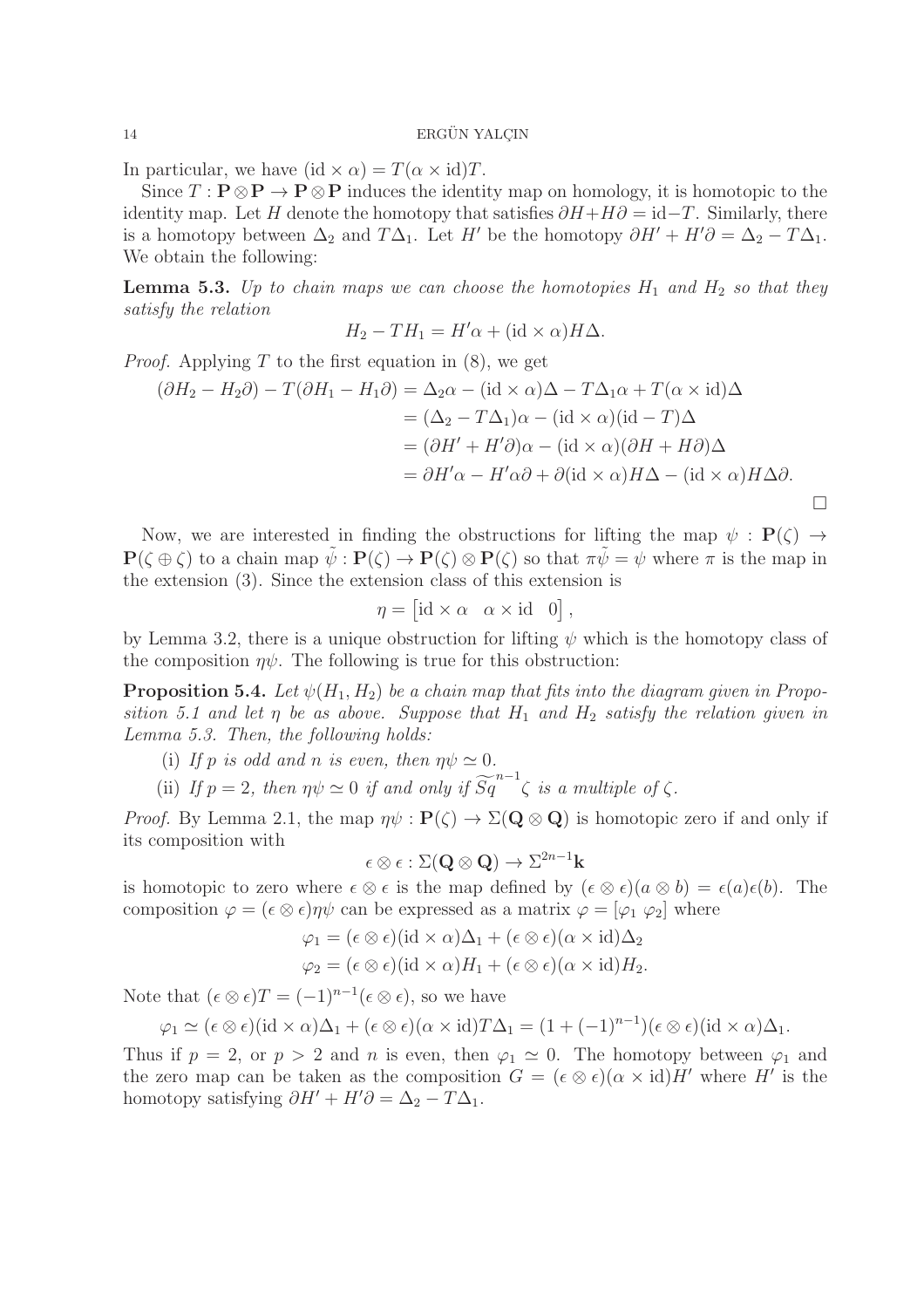By Lemma 3.4, we have  $\varphi = [\varphi_1 \ \varphi_2] \simeq [0 \ \varphi_2]$  $\varphi_2' = \varphi_1 - G\alpha$ . Assuming that  $p = 2$ , or  $p > 2$  and n is even, and using the relation given in Lemma 5.3, we can simplify  $\varphi'_2$  $\frac{7}{2}$  as follows:

(9)  
\n
$$
\varphi_2' = (\epsilon \otimes \epsilon)(\mathrm{id} \times \alpha)H_1 + (\epsilon \otimes \epsilon)(\alpha \times \mathrm{id})H_2 - (\epsilon \otimes \epsilon)(\alpha \times \mathrm{id})H'\alpha
$$
\n
$$
= (\epsilon \otimes \epsilon)(\alpha \times \mathrm{id})[-TH_1 + H_2 - H'\alpha]
$$
\n
$$
= (\epsilon \otimes \epsilon)(\alpha \times \alpha)H\Delta.
$$

To complete the proof we need to show that

$$
(\epsilon \otimes \epsilon)(\alpha \times \alpha)H\Delta : \mathbf{P} \to \Sigma^{2n-1}\mathbf{k}
$$

is homotopy equivalent to a chain map of the form  $(\Sigma^n u) \alpha$  where  $u : \mathbf{P} \to \Sigma^{n-1} \mathbf{k}$ . Then the result will follow from Lemma 3.4. Note that if  $\hat{\zeta}$  :  $P \to \Sigma^{n} \mathbf{k}$  is the chain map associated to  $\zeta$ , then we have

$$
(\epsilon \otimes \epsilon)(\alpha \times \alpha)H\Delta = (\hat{\zeta} \otimes \hat{\zeta})H\Delta.
$$

Since  $H\Delta$  is a homotopy between  $\Delta$  and  $T\Delta$ , if  $k = \mathbf{F}_2$ , then the cohomology class associated to this chain map is the Steenrod square  $Sq^{n-1}\zeta$  by the classical definition of Steenrod squares over  $\mathbf{F}_2$  (see [15, page 272]). For an arbitrary field k of characteristic 2, we need to take the  $Sq^{n-1}$  action on  $H^*(G, k)$  as the semilinear extension of  $Sq^{n-1}$  action on  $H^*(G, \mathbf{F}_2)$  as defined in the introduction. The reason for taking semilinear extension rather than the usual linear extension is that if we multiply  $\zeta$  with some  $\lambda \in k$ , then the homotopy class of the chain map  $(\hat{\zeta} \otimes \hat{\zeta})H\Delta$  is multiplied by  $\lambda^2$ . This can be easily seen by using the bar resolution and taking a specific homotopy for  $H\Delta$  (see [2, page 142].)

For  $p > 2$ , observe that the chain complex  $P \otimes P$  decomposes as  $P \otimes P = D_+ \oplus D_$ where

$$
\mathbf{D}_{+} = (\mathrm{id} + T)(\mathbf{P} \otimes \mathbf{P}) \quad \text{and} \quad \mathbf{D}_{-} = (\mathrm{id} - T)(\mathbf{P} \otimes \mathbf{P}).
$$

Note that  $D_$  has zero homology, so there is a contracting homotopy  $s : D_-\to \Sigma^{-1}D_-.$ Using this homotopy, we can choose the homotopy  $H$  between id and  $T$  as the composition  $s(\mathrm{id}-T): \mathbf{P} \otimes \mathbf{P} \to \mathbf{P} \otimes \mathbf{P}$ . But then the image of H will be in  $\mathbf{D}_-$  and we will have

$$
(\epsilon \otimes \epsilon)(\alpha \otimes \alpha)H\Delta = 0
$$

because the composition  $(\epsilon \otimes \epsilon)(\alpha \otimes \alpha)$  (id - T) is equal to zero.

Note that although we made a specific choice for  $(H_1, H_2)$  in the proposition above, the same conclusion holds for every choice of homotopies  $H_1$  and  $H_2$ . This follows from the following proposition:

**Proposition 5.5.** *If*  $\psi(H_1, H_2)$  *lifts to a chain map*  $\tilde{\psi}$  *satisfying*  $\pi \tilde{\psi} = \psi$  *for some choice of homotopies*  $H_1$  *and*  $H_2$ , *then*  $\psi(H'_1, H'_2)$  *lifts to a chain map*  $\tilde{\psi}$  *satisfying*  $\pi \tilde{\psi} = \psi$  *for* any other choice of homotopies  $(H'_1, H'_2)$ .

*Proof.* If  $H_1$  and  $H_2$  are replaced with  $H'_1$  and  $H'_2$ , then  $H'_1 = H_1 + f_1$  and  $H'_2 = H_2 + f_2$ for some chain maps  $f_1$  and  $f_2$ . In Equation 9, if we replace  $(H_1, H_2)$  with  $(H_1^{\gamma}, H_2^{\prime})$ , then the difference between the old  $\varphi'_2 = (\epsilon \otimes \epsilon)(\alpha \times \alpha)H\Delta$  and the new one would be

$$
(\epsilon \otimes \epsilon)(\mathrm{id} \times \alpha) f_1 + (\epsilon \otimes \epsilon)(\alpha \times \mathrm{id}) f_2.
$$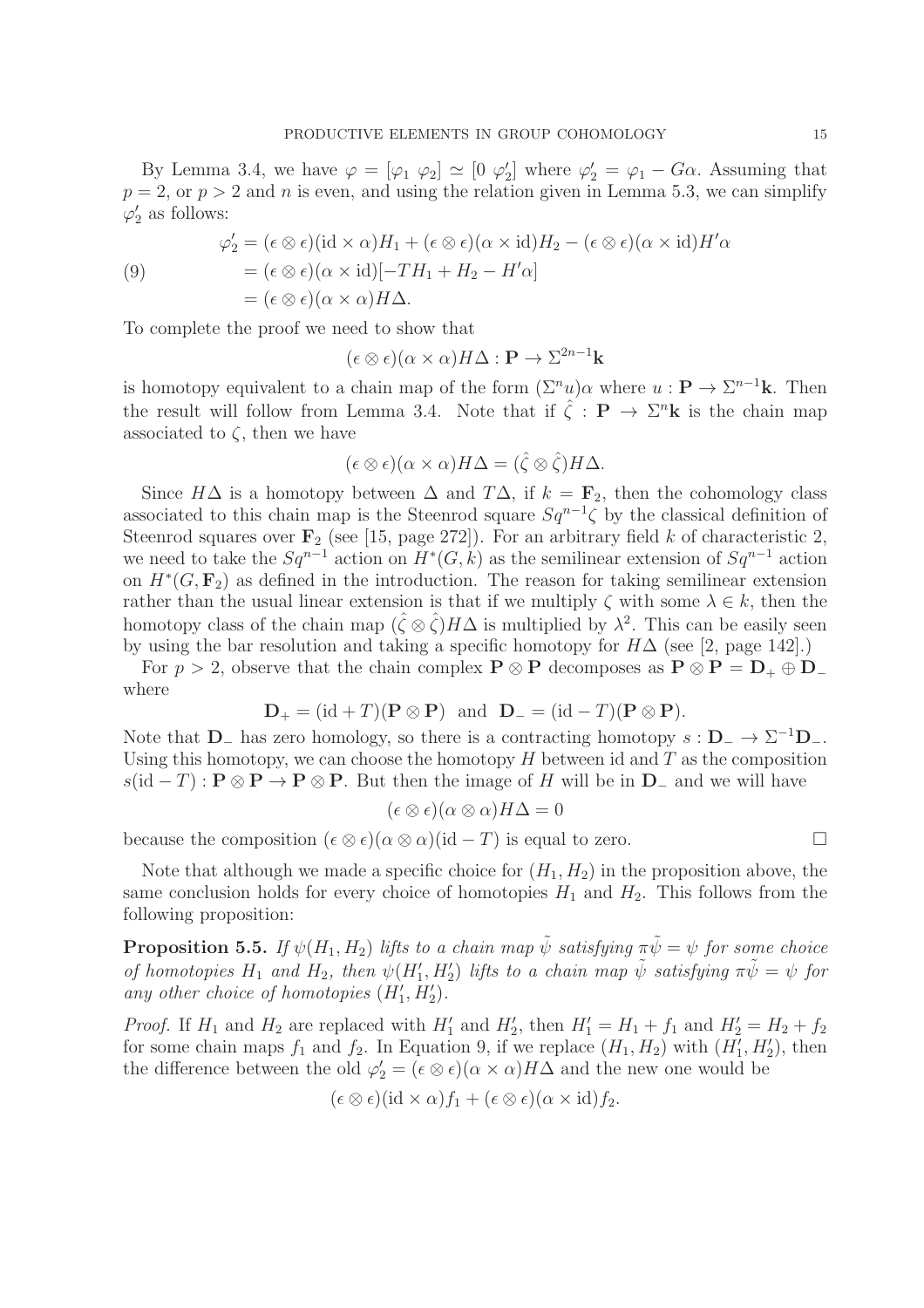It is clear that the homotopy class of this map is a multiple of  $\alpha$ . So, the new  $\psi_2'$  $'_2$  is a multiple of  $\alpha$  if and only if the old one is.

Now to complete the proof of Theorem 1.3 we prove the following:

**Proposition 5.6.** For some (every) choice of  $H_1$  and  $H_2$ , the chain map  $\psi(H_1, H_2)$  lifts *to a chain map*  $\psi$  *if and only if there is a chain map*  $\Delta : \mathbf{P}(\zeta) \to \mathbf{P}(\zeta) \otimes \mathbf{P}(\zeta)$  *satisfying*  $(id \otimes \epsilon)$ ∆ ≃ id *and*  $(\epsilon \otimes id)$ ∆ ≃ id.

*Proof.* First suppose that there is a lifting  $\tilde{\psi}$ . Then, we take  $\Delta$  as  $\tilde{\psi}$  and show that it satisfies the required conditions. We will only show that (id  $\otimes \epsilon$ ) $\Delta \simeq$  id. The second homotopy equivalence can be shown in a similar way.

Since the restriction of id ⊗  $\epsilon$  on  $\mathbf{Q} \otimes \mathbf{Q}$  is the zero map, we have

$$
(\mathrm{id}\otimes \epsilon)\tilde{\psi}=(\mathrm{id}\otimes \epsilon)\psi=\begin{bmatrix} \mathrm{id}\otimes \epsilon & 0 & 0 \\ 0 & 0 & \mathrm{id}\otimes \epsilon \end{bmatrix}\begin{bmatrix} \Delta_1 & H_1 \\ \Delta_2 & H_2 \\ 0 & \Delta \end{bmatrix}=\begin{bmatrix} (\mathrm{id}\otimes \epsilon)\Delta_1 & (\mathrm{id}\otimes \epsilon)H_1 \\ 0 & (\mathrm{id}\otimes \epsilon)\Delta \end{bmatrix}.
$$

Both (id  $\otimes \epsilon$ ) $\Delta_1$  and (id  $\otimes \epsilon$ ) $\Delta$  are homotopic to identity maps. In fact, by choosing **P** as the bar resolution and  $\Delta$  as the diagonal approximation given by

$$
\Delta([g_1,\ldots,g_n])=\sum_{i=0}^n [g_1,\ldots,g_i]\otimes (g_1\cdots g_i)[g_{i+1},\ldots,g_n]
$$

we can assume that  $(id \otimes \epsilon)\Delta = id$ . Similarly, we can choose a  $\Delta_1$  such that  $(id \otimes \epsilon)\Delta_1 = id$ .

Now, it is easy to see that  $(id \otimes \epsilon)H_1$  is a chain map and  $(id \otimes \epsilon)\psi \simeq id$  if and only if  $(id \otimes \epsilon)H_1$  is homotopic to a map of the form  $(\Sigma^n u)\alpha$  for some u. By Proposition 5.6, we can replace  $H_1$  with another homotopy up to a chain map. Replacing  $H_1$  with  $H'_1 = H_1 - \Delta(\mathrm{id} \otimes \epsilon) H_1$ , we get  $(\mathrm{id} \otimes \epsilon) H'_1 \simeq 0$ . This gives  $(\mathrm{id} \otimes \epsilon)\tilde{\psi} \simeq \mathrm{id}$  as desired.

For the converse, assume that there is a chain map  $\Delta : \mathbf{P}(\zeta) \to \mathbf{P}(\zeta) \otimes \mathbf{P}(\zeta)$  satisfying  $(id \otimes \epsilon)\Delta \simeq id$  and  $(\epsilon \otimes id)\Delta \simeq id$ . We need to show that the composition  $\pi\Delta$  is homotopy equivalent to  $\psi(H_1, H_2)$  for some  $H_1$  and  $H_2$ . For this, it is enough to show that  $\pi\Delta$  fits into a diagram as in Proposition 5.1. Note that (id ⊗  $\epsilon$ ) $\pi\Delta \simeq$  id, so there exists  $f_Q$  and  $f_P$  which makes the following diagram commute



Since id ⊗  $\epsilon$  induces homotopy equivalences  $\mathbf{Q} \otimes \mathbf{P} \simeq \mathbf{Q}$  and  $\mathbf{P} \otimes \mathbf{P} \simeq \mathbf{P}$ , we have  $f_P \simeq \Delta$ and  $f_Q$  is homotopic to  $\Delta_1$  when it is composed with the projection to  $\mathbf{Q} \otimes \mathbf{P}$ . Repeating this argument also for  $\epsilon \otimes id$ , we get  $f_Q \simeq (\Delta_1, \Delta_2)$ . This completes the proof.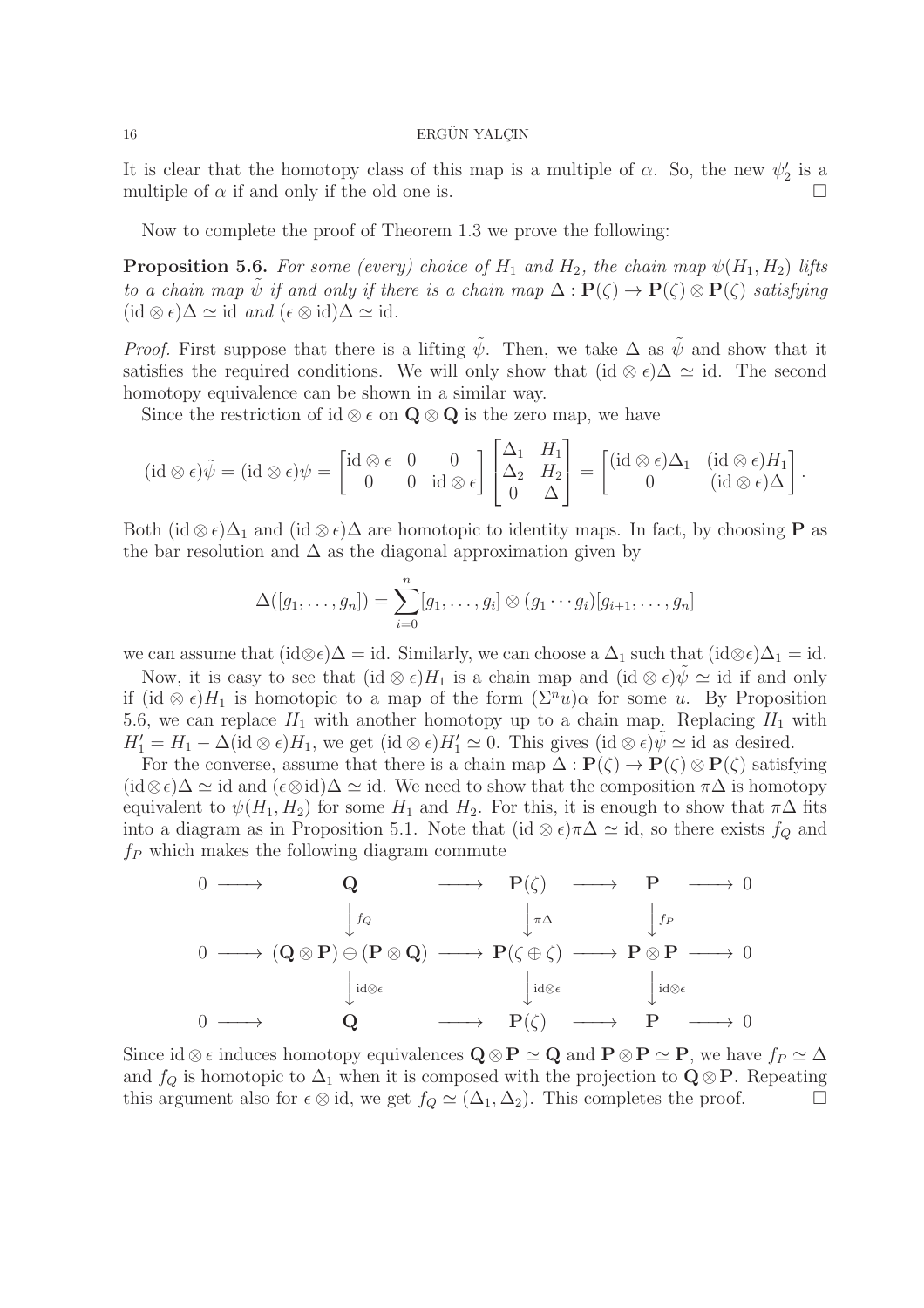In the case where  $k$  is an arbitrary field of characteristic 2, the Steenrod squares in Theorem 1.3 are semilinear extensions of usual Steenrod squares over  $\mathbf{F}_2$ . To illustrate the importance of this point, we give the following example.

**Example 5.7.** Let  $G = \mathbb{Z}/2 \times \mathbb{Z}/2$  and  $\{x, y\}$  be a basis for  $H^1(G, \mathbb{F}_2)$ . Take  $\zeta = x + \lambda y$ for some  $\lambda \in k$ . A direct computation with  $L_{\zeta}$ -modules shows that  $\zeta$  is productive if and only if  $\lambda \in \mathbb{F}_2$ . Now, we can also see this by Theorem 1.3. Since  $\widetilde{Sq}^0(x + \lambda y) = x + \lambda^2 y$ , we have  $\widetilde{Sq}^0(\zeta) \in (\zeta)$  if and only if  $\lambda^2 = \lambda$ . In fact, in this case one can explicitly write down a few steps of the homotopy between  $\Delta$  and  $T\Delta$  in the bar resolution and see that if  $\hat{\zeta}: \mathbf{P}_1 \to k$  is a map representing  $\zeta$ , then  $\widetilde{Sq}^0(\zeta)$  is represented by the composition

$$
\mathbf{P}_1 \to \mathbf{P}_1 \otimes \mathbf{P}_1 \xrightarrow{\hat{\zeta} \otimes \hat{\zeta}} k
$$

where the first map is given by  $[g] \to [g] \otimes [g]$  on the standard basis of the bar resolution.

# 6. Semi-productive elements

In this section, we introduce the notion of semi-productive elements and prove Theorem 1.5 stated in the introduction. The arguments used in this section are very similar to the arguments used in [4, Section 11].

Let k be a field of characteristic  $p > 0$  and let  $\zeta \in H^n(G, k)$  be a nonzero cohomology class where  $n \geq 1$ . We say  $\zeta$  is *semi-productive* if  $\zeta$  annihilates  $\text{Ext}_{kG}^*(L_{\zeta}, k)$ . Recall that  $\zeta$  acts on  $\mathrm{Ext}_{kG}^*(L_\zeta, k)$  via the map

$$
\mathrm{Ext}^p_{kG}(k,k)\otimes \mathrm{Ext}^q_{kG}(L_{\zeta},k)\to \mathrm{Ext}^{p+q}_{kG}(L_{\zeta},k)
$$

which can be defined in various ways, one of which is the Yoneda splice over  $k$ . Note that in this case, the Yoneda splice coincides with the outer product, hence up to a sign, this product is the same as the product defined by first tensoring the extension for  $\zeta$  by  $L_{\zeta}$ and then splicing it over  $L_{\zeta}$  (see [7, Section 6] for more details). So, we can conclude the following:

# **Proposition 6.1.** *If*  $\zeta$  *is a productive element, then it is semi-productive.*

If p is odd and the degree of  $\zeta$  is even, then  $\zeta$  is productive, hence it is semi-productive. So there is nothing to study when  $p$  is odd. Therefore, from now on, we assume that  $k$  is a field of characteristic 2.

Note that the converse of Proposition 6.1 is not true in general. We will show later that if a cohomology class is a nonzero divisor, then it is semi-productive. This allows us to give examples of semi-productive elements which are not productive (see Example 6.8).

For studying semi-productive elements, the following commuting diagram is very useful

$$
\begin{array}{ccccccc}\n\hat{\zeta}^{*} & \operatorname{Ext}_{kG}^{i+n}(k,k) & \xrightarrow{j^{*}} & \operatorname{Ext}_{kG}^{i}(L_{\zeta},k) & \xrightarrow{\delta} & \operatorname{Ext}_{kG}^{i+1}(k,k) & \xrightarrow{\hat{\zeta}^{*}} & \operatorname{Ext}_{kG}^{i+n+1}(k,k) & \xrightarrow{\hat{\zeta}^{*}} & \\
& & \downarrow \zeta & & \downarrow \zeta & & \downarrow \zeta \\
\downarrow \zeta & & \downarrow \zeta & & \downarrow \zeta & & \downarrow \zeta \\
\xrightarrow{\hat{\zeta}^{*}} & \operatorname{Ext}_{kG}^{i+2n}(k,k) & \xrightarrow{j^{*}} & \operatorname{Ext}_{kG}^{i+n}(L_{\zeta},k) & \xrightarrow{\delta} & \operatorname{Ext}_{kG}^{i+n+1}(k,k) & \xrightarrow{\hat{\zeta}^{*}} & \operatorname{Ext}_{kG}^{i+2n+1}(k,k) & \xrightarrow{\hat{\zeta}^{*}} \\
\text{where the top and the bottom row comes from the short exact sequence} & & \downarrow \zeta & & \downarrow \zeta & & \downarrow \zeta & & \downarrow \zeta & & \downarrow \zeta \\
\end{array}
$$

$$
0 \to L_{\zeta} \xrightarrow{j} \Omega^{n} k \xrightarrow{\hat{\zeta}} k \to 0
$$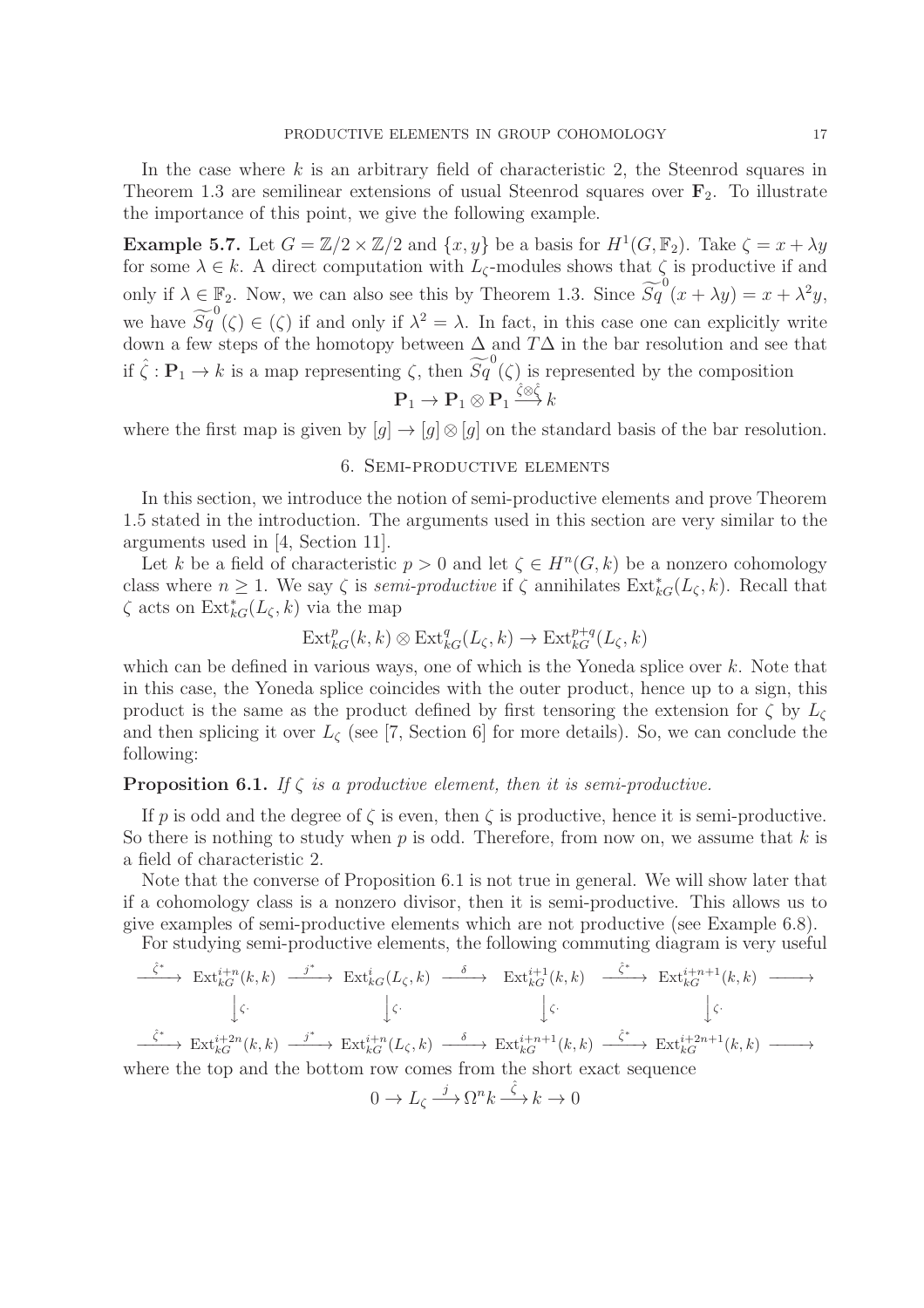and the vertical maps are given by multiplication by  $\zeta$ . Note that  $\hat{\zeta}^*$  can also be expressed as multiplication by  $\zeta$ , i.e., we have  $\hat{\zeta}^*(x) = \zeta x$  for every  $x \in \text{Ext}_{kG}^i(k, k)$ .

Observe that for every  $x \in \text{Ext}_{kG}^{i+n}(k,k)$ , we have  $\zeta j^*(x) = j^*(\zeta x) = j^*\hat{\zeta}^*(x) = 0$ . So, for every  $u \in \text{Ext}_{kG}^{i}(L_{\zeta}, k)$ , the product  $\zeta u$  is uniquely determined by  $\delta(u)$ . Also note that if  $u \in \text{Ext}_{kG}^{i}(L_{\zeta}, k)$ , then  $\delta(\zeta u) = \zeta(\delta(u)) = \hat{\zeta}^* \delta(u) = 0$ . This means that there is a  $y \in \text{Ext}_{kG}^{i+2n}(k,k)$  such that  $\zeta u = j^*(y)$ . This element y is uniquely defined modulo the ideal ( $\zeta$ ) generated by  $\zeta$ . Hence, we can conclude that for all  $i \geq 0$ , the map

$$
\text{Ext}_{kG}^{i}(L_{\zeta},k)\xrightarrow{\zeta^{*}}\text{Ext}_{kG}^{i+n}(L_{\zeta},k)
$$

induces a k-linear map

$$
\mu: \mathrm{Ann}^{i+1}(\zeta) \to \mathrm{Ext}^{i+2n}_{kG}(k,k)/(\zeta)
$$

where  $\text{Ann}^{i+1}(\zeta)$  is the subspace formed by elements  $v \in \text{Ext}_{kG}^{i+1}(k, k)$  such that  $\zeta v = 0$ . By the definition of this map, we have the following:

**Lemma 6.2.** Let  $\zeta \in H^n(G,k)$  be a nonzero cohomology class of degree n where  $n \geq 1$ . *Then,*  $\zeta$  *is semi-productive if and only if*  $\mu(v) = 0$  *for every*  $v \in \text{Ext}_{kG}^{i+1}(k, k)$  *satisfying*  $\zeta v = 0$  where  $i > 0$ .

In the rest of the section, we analyze the obstructions  $\mu(v)$  and relate it to Massey products and then to Steenrod operations. We first recall the definition of a triple Massey product.

Let  $u, v, w \in H^*(G, k)$  be homogeneous cohomology classes and let  $\hat{u} : \mathbf{P} \to \Sigma^r \mathbf{P}$ ,  $\hat{v}: \mathbf{P} \to \Sigma^s \mathbf{P}$ , and  $\hat{w}: \mathbf{P} \to \Sigma^t \mathbf{P}$  be chain maps whose homotopy classes are  $u, v, w$ , respectively. Suppose that  $uv = 0$  and  $vw = 0$ . Then there exist homotopies H :  $\mathbf{P} \to \Sigma^{r+s-1} \mathbf{P}$  and  $K : \mathbf{P} \to \Sigma^{s+t-1} \mathbf{P}$  satisfying  $\partial H + H \partial = \hat{u} \hat{v}$  and  $\partial K + K \partial =$  $\hat{v}\hat{w}$ . These equations give that  $H\hat{w} + \hat{u}K$  is a chain map  $\mathbf{P} \to \Sigma^{r+s+t-1}\mathbf{P}$ , so it defines a cohomology class in  $H^{r+s+t-1}(G, k)$ . This cohomology class is well-defined modulo the subspace  $uH^{s+t-1}(G, k) + wH^{r+s-1}(G, k)$  generated by u and w. The triple Massey product  $\langle u, v, w \rangle$  is defined as the set of homotopy classes of chain maps  $H\hat{w} + \hat{u}K$  over all possible choices of  $H$  and  $K$ . Alternatively, one can consider the triple Massey product as an equivalence class and denote by  $\langle u, v, w \rangle$  a representative of this equivalence class. We use this second approach here in this paper.

Given  $u, v, w \in \overrightarrow{H^*}(G, k)$  as above, let  $\mathbf{P}(u)$  and  $\mathbf{P}(w)$  denote the extensions with extension classes  $u$  and  $v$ , respectively. We have a diagram of the following form

<sup>w</sup>· −−−−→ [P, <sup>Σ</sup> <sup>s</sup>+t−1P] π ∗ −−−−→ [P(w), Σ <sup>s</sup>+t−1P] j ∗ −−−−→ [P, Σ <sup>s</sup>P] <sup>w</sup>· −−−−→ [P, <sup>Σ</sup> <sup>s</sup>+tP] −−−−→ yu· yu· yu· yu· <sup>w</sup>· −−−−→ [P, <sup>Σ</sup> <sup>r</sup>+s+t−1P] π ∗ −−−−→ [P(w), Σ <sup>r</sup>+s+t−1P] j ∗ −−−−→ [P, Σ <sup>r</sup>+sP] <sup>w</sup>· −−−−→ [P, <sup>Σ</sup> <sup>r</sup>+s+tP] −−−−→ where the horizontal sequences comes from the extension

$$
0 \to \Sigma^{t-1} \mathbf{P} \xrightarrow{j} \mathbf{P}(w) \xrightarrow{\pi} \mathbf{P} \to 0.
$$

A diagram chase similar to the one used above shows that for every  $v \in [P, \Sigma^s P]$  satisfying  $uv = 0 = vw$ , there is a class  $x \in [P, \Sigma^{r+s+t-1}P]$  well-defined modulo

$$
J(u,w):=u[{\bf P},\Sigma^{s+t-1}{\bf P}]+w[{\bf P},\Sigma^{r+s-1}{\bf P}]
$$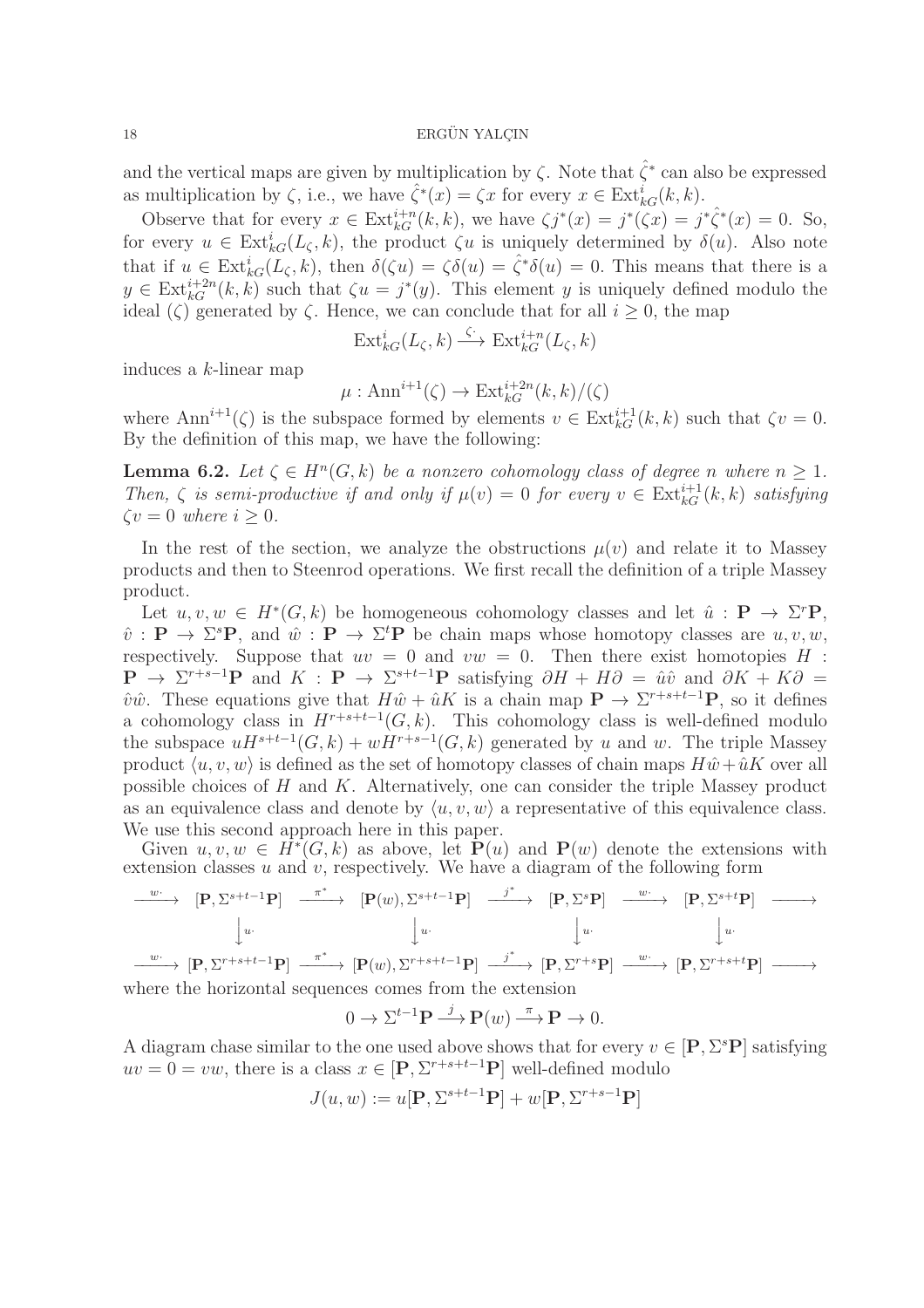such that  $\pi^*(x) = uy$  where  $y \in [\mathbf{P}(u), \Sigma^{s+t-1}\mathbf{P}]$  is a class satisfying  $j^*(y) = v$ . We have the following:

**Lemma 6.3.** *The cohomology class*  $x \in [\mathbf{P}, \Sigma^{r+s+t-1}\mathbf{P}]$  *can be taken as the triple Massey product*  $\langle u, v, w \rangle$  *modulo*  $J(u, w)$ *.* 

*Proof.* Let K be a contracting homotopy for  $\hat{v}\hat{w}$ . Then, we can take  $y \in [P(w), \Sigma^{s+t-1}P]$ as the homotopy class of the chain map given by  $\hat{y} = [\hat{v} \; K]$ . This means that uy is represented by  $\hat{u}\hat{y} = [\hat{u}\hat{v}\hat{u}K]$ . Let H be a contracting homotopy for  $\hat{u}\hat{v}$ . Then, by Lemma 3.4, we have  $\hat{u}\hat{y} \simeq [0 \hat{u}K + H\hat{w}]$ . So, x can be taken as the homotopy class of the chain map  $\hat{u}K + H\hat{w}$ . Hence,  $x \equiv \langle u, v, w \rangle$  modulo  $J(v, w)$ .

As a consequence, we obtain the following:

**Lemma 6.4.** Let  $\zeta \in H^n(G, k)$  be a nonzero cohomology class of degree n where  $n \geq 1$ *and let*  $\mu$  *be the assignment as in Lemma 6.2. Then,*  $\mu(v) = \langle \zeta, v, \zeta \rangle$  *mod*  $(\zeta)$  *for every*  $v \in H^{i+1}(G, k)$ ,  $i \geq 0$ , which satisfies  $\zeta v = 0$ .

*Proof.* If we take  $u = w = \zeta$  and  $s = i + 1$  in the second commuting diagram above, we obtain a diagram similar to the first commuting diagram above. We just need to show that  $[\mathbf{P}(\zeta), \Sigma^{n+i}\mathbf{P}]$  is isomorphic to  $\text{Ext}_{kG}^i(L_\zeta, k)$ . Note that for  $i \geq 0$ , we have

$$
[\mathbf{P}(\zeta), \Sigma^{n+i}\mathbf{P}] \cong [\Gamma_n \mathbf{P}(\zeta), \Sigma^{n+i}\mathbf{P}]
$$

where  $\Gamma_n \mathbf{P}(\zeta)$  denotes the truncation of **P** at *n*. The complex  $\Gamma_n \mathbf{P}(\zeta)$  has trivial cohomology except at dimension n and  $H_n(\Gamma_n P(\zeta), k) \cong L_\zeta$ . So,  $\Gamma_n P(\zeta)$  is homotopy equivalent to  $\Sigma^n \mathbf{P}(L_{\zeta})$  where  $\mathbf{P}(L_{\zeta})$  is a projective resolution of  $L_{\zeta}$ . This gives that

$$
[\mathbf{P}(\zeta), \Sigma^{n+i}\mathbf{P}] \cong [\Sigma^n \mathbf{P}(L_{\zeta}), \Sigma^{n+i}\mathbf{P}] \cong \text{Ext}_{kG}^i(L_{\zeta}, k).
$$

This completes the proof.  $\Box$ 

Combining the lemmas above, we obtain the following:

**Proposition 6.5.** Let  $\zeta \in H^n(G,k)$  be a nonzero cohomology class of degree n where  $n \geq 1$ 1*.* Then,  $\zeta$  is semi-productive if and only if  $\langle \zeta, v, \zeta \rangle \equiv 0 \mod (\zeta)$  for every  $v \in H^*(G, k)$ *which satisfies*  $\zeta v = 0$ *.* 

Proposition 6.5 completes the proof of  $(i) \Leftrightarrow (ii)$  in Theorem 1.5. For the equivalence of the statements (ii) and (iii), we quote the following result by Hirsch [11].

**Theorem 6.6** (Hirsch [11]). Let X be a simplicial complex. Then for every  $u, \zeta \in$  $H^*(X, \mathbf{F}_2)$ , we have

$$
\langle \zeta, u, \zeta \rangle \equiv uSq^{n-1}\zeta \mod(\zeta).
$$

This completes the proof of Theorem 1.5. A proof for Hirsch's theorem can be found in [11]. Although the theorem is for  $k = \mathbf{F}_2$ , one can easily extend the argument so that it holds for any field of characteristic 2. In fact, for the cohomology of groups, one can easily give a separate proof for Hirsch's theorem using the methods in this paper.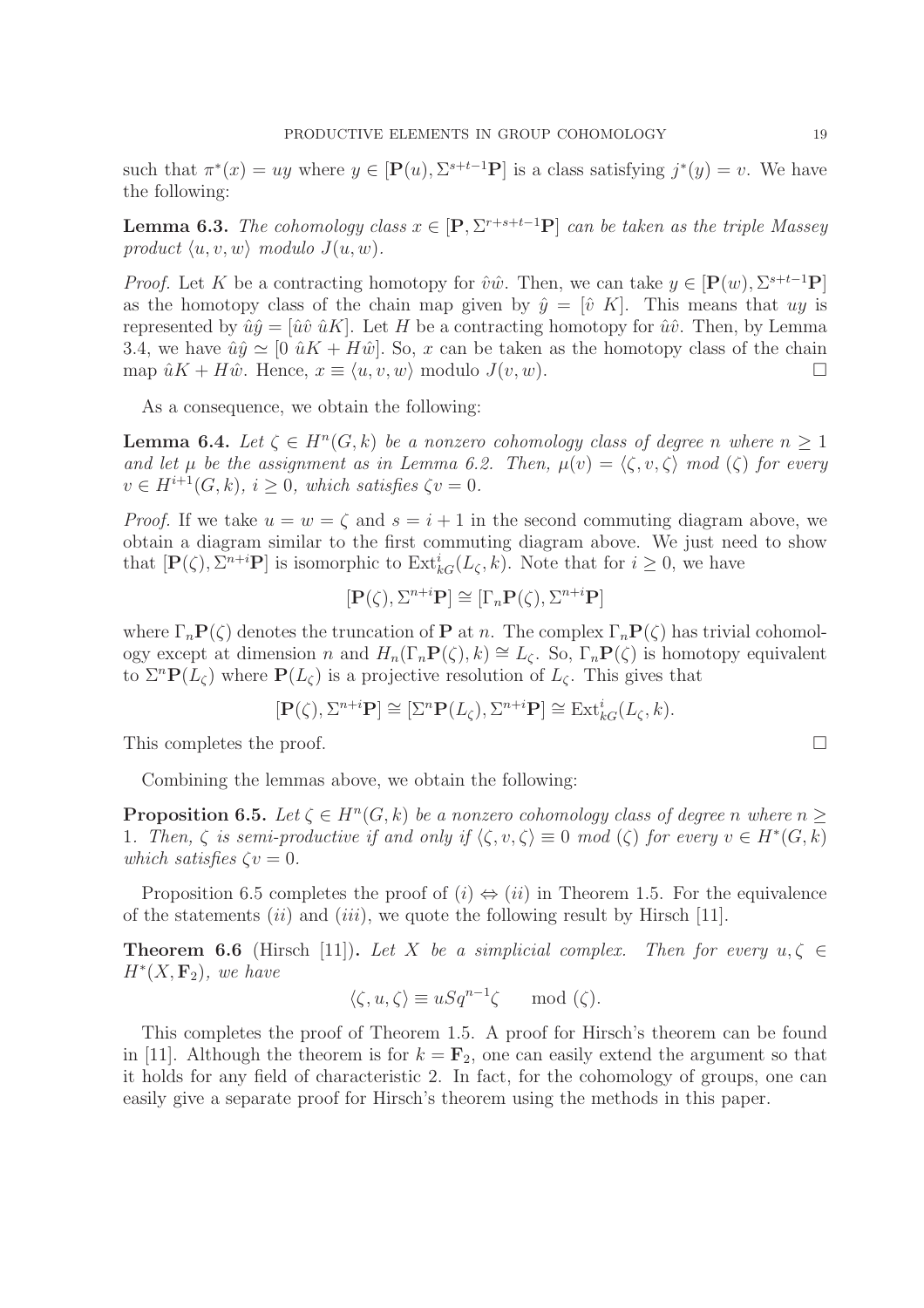Remark 6.7. The similarities between the statements of Theorem 1.3 and Theorem 1.5 suggest that the Massey product approach could be used to prove Theorem 1.3 as well. For this, one would need to generalize the notion of triple Massey product  $\langle \zeta, u, \zeta \rangle$  to the case where u is an element in  $H^*(G, M)$  for some kG-module M. One would also need to prove a more general version of Hirsch's theorem. We did not take this approach here since proving this more general version of Hirsch's theorem is not much shorter than proving Theorem 1.3. We also find the methods used in the proof of Theorem 1.3 more interesting and possibly more useful for proving other theorems.

We end the paper with an example which shows that being semi-productive is a strictly weaker condition than being productive.

**Example 6.8.** Let  $G = \mathbb{Z}/2 \times \mathbb{Z}/2$  and let  $\{x, y\}$  be a basis for  $H^1(G, \mathbb{F}_2)$ . Consider the class  $\zeta = x^2 + xy + y^2 \in H^2(G, \mathbb{F}_2)$ . Since  $\zeta$  is a nonzero divisor, it is semi-productive by Theorem 6.5. But, by Theorem 1.2,  $\zeta$  is not productive since  $Sq^1(\zeta) = xy(x + y)$  is not divisible by  $x^2 + xy + y^2$ .

Unfortunately it is not as easy to find cohomology classes which are not semi-productive. For  $k = \mathbb{F}_2$ , we do not know if there exists a nonzero cohomology class  $\zeta \in H^n(G, k)$  which is not semi-productive. On the otherhand, for an arbitrary field  $k$  of characteristic 2, it is possible to construct such examples. The following example is provided to us by Martin Langer. It comes from his earlier work on secondary multiplications in Tate cohomology (see [12, Remark 3.6]).

**Example 6.9.** Let  $G = Q_8$  be the quaternion group of order 8 and k be a field of characteristic 2 which includes a primitive third root of unity. Let  $\alpha \in k$  such that  $\alpha^2 + \alpha + 1 = 0$  and let x, y be generators of  $H^1(G, \mathbb{F})$ . Then, if we take  $\zeta = \alpha x + y$  and  $u = \alpha^2 x + y$ , then we get  $\zeta u = 0$ , but  $\widetilde{Sq}^0(\zeta)u = (\alpha^2 x + y)^2 = \alpha x^2 + y^2$  is not a multiple of  $\zeta$  in  $H^*(G, k)$ . So,  $\zeta$  is not semi-productive.

#### **REFERENCES**

- [1] D. J. Benson, *Representations and cohomology I: Basic representation theory of finite groups and associative algebras*, Cambridge University Press, Cambridge, 1995.
- [2] D. J. Benson, *Representations and cohomology II: Cohomology of groups and modules*, Cambridge University Press, Cambridge, 1995.
- [3] D. J. Benson and J. F. Carlson, *Complexity and multiple complexes*, Math. Zeit. 195 (1987), 221-238.
- [4] D. J. Benson and J. F. Carlson, *Projective resolutions and Poincaré duality complexes*, Trans. Amer. Math. Soc. 342 (1994), 447-488.
- [5] K. S. Brown, *Cohomology of groups*, volume 87 of Graduate Texts in Mathematics. Springer-Verlag, New York, 1982.
- [6] J. F. Carlson, *Products and projective resolutions*, Proc. Sym. Pure. Math. 47 (1987), 399-408.
- [7] J. F. Carlson, *Modules and group algebras*, Birkhäuser, Basel, 1996.
- [8] J. F. Carlson, L. Townsley, L. Valero-Elizondo, and M. Zhang, *Cohomology Rings of Finite Groups,* Kluwer Academic Publishers (2003).
- [9] G. Carlsson, *On the rank of abelian groups acting freely on*  $(S^n)^k$ , Invent. Math. **69** (1982), 393-400.
- [10] A. Dold, *Zur Homotopietheorie der Kettenkomplexe*, Math. Ann. 140 (1960), 278–298.
- [11] G. Hirsch, *Quelques propriétés des produits de Steenrod*, C.R. Acad. Sci. Paris 241 (1955), 923–925.